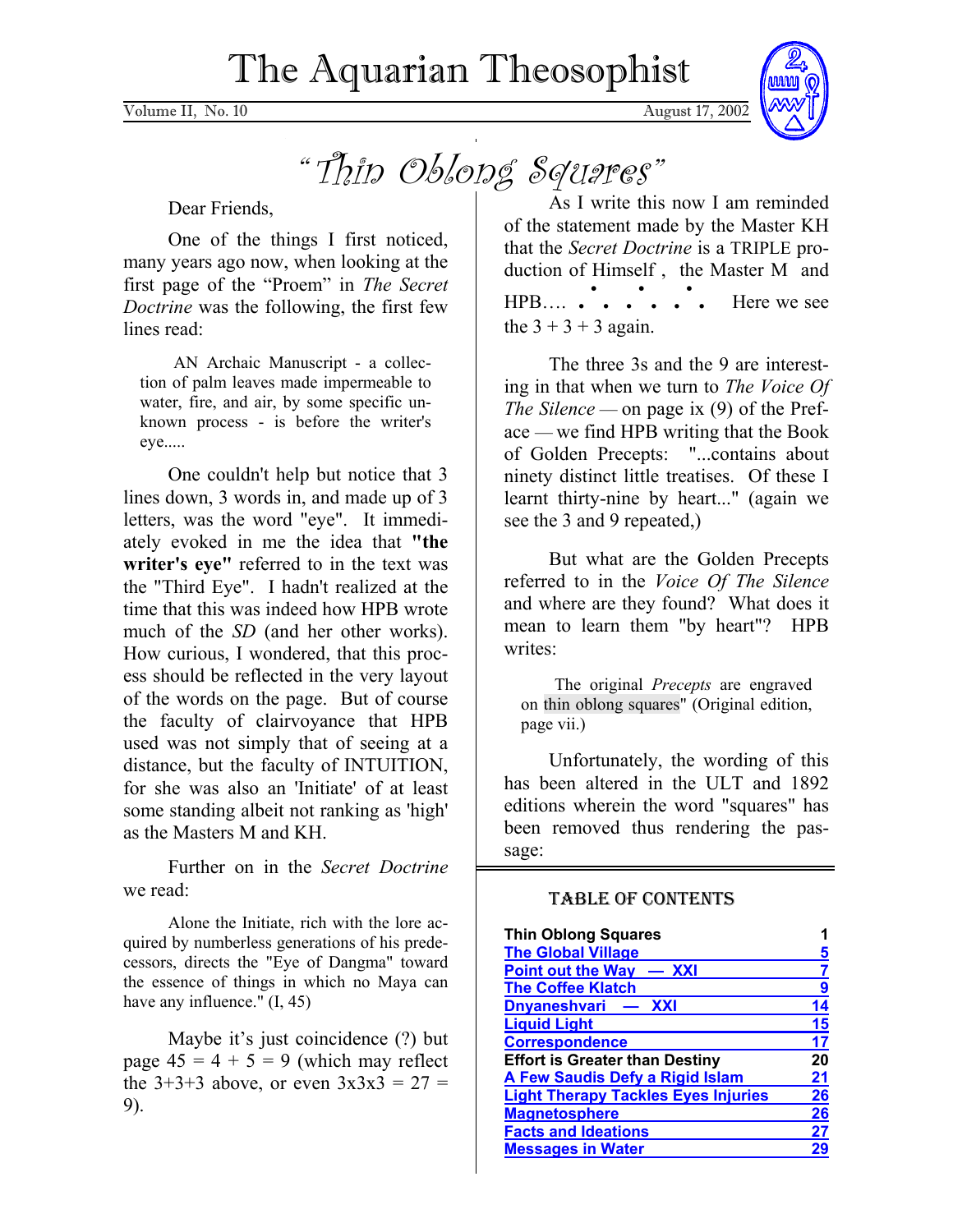The original Precepts are engraved on thin oblongs. (ULT edition)

In the *Collected Writings of HPB* we find an article in which she has used the term "oblong squares" before. So it is somewhat puzzling why this phrase should have been altered (presumably corrected?)<sup>[1](#page-1-0)</sup> in the later editions. Here is the other passage below:

… the same reverence is paid in Christian and Masonic architecture to the Orient (or the Eastern point) as in the days of Paganism. Ragon described it fully in his destroyed volumes. The *princeps porta*, the door of the World, and of the "King of Glory,' by whom was meant at first the Sun and now his human symbol, the Christ, is the door of the Orient, and faces the East in every church and temple. It is through this "door of life" — the solemn pathway through which the daily entrance of the luminary into the *oblong square*\*\* of the earth or the Tabernacle of the Sun is effected every morning - that the 'newly born' babe is ushered, and carried to the baptismal font; and it is to the left of this edifice (the gloomy north whither start the 'apprentices' and where the candidates got their *trial by water*) that now the fonts, and in the days of old the well (*piscinas*) of lustral waters, were placed in the ancient churches, which had been pagan fanes." (*Collected Works,* Vol.  $XI, p. 78)^2$  $XI, p. 78)^2$ 

The words "oblong square" are italicized in the above article which suggests HPB wished to draw our attention to its special significance. The footnote to the text suggests that while there may be a literal significance to this term it also has a much deeper meaning. In reference to, "**oblong square**", HPB writes in the footnote:

\*\*A Masonic term; a symbol of the Arc of Noah, and of the Covenant, of the Temples of Solomon, the Tabernacle, and the Camp of the Israelites, all built as "oblong squares". Mercury and Apollo were represented by oblong cubes and squares, and so is Kaaba, the great temple at Mecca." (*Collected Works,* Vol. XI, p.78fn)

So there are also "oblong cubes" used in the symbolism as well as "oblong squares". Clearly then, this is no mistake, no idle phrase or term that HPB is using in the *Voice*. So again, one might ask why change it in the *Voice Of The Silence,* why remove the word "squares" to leave the phrase "thin oblongs"? For to do so is to delete something very important in the text, or so it seems to me.

In the passage from Collected Writings, above, HPB points out this is about Initiation (see reference to 'candidate', 'apprentices'). Thus, we might suppose that the "newly born" is/was the 'apprentice' for Initiation who started out at the gloomy north and is now ready to be ushered in through the "door of life" into the next '...', or grade.

At the literal level in the church ritual of baptism the new babe has a godparent who assists with the anointment and agrees to watch over and take responsibility for the spiritual welfare of the child. This symbolizes the first initiation 'by water'. The second, 'Confirmation' is through 'the holy ghost' (trial by Fire) and will come later - normally six to seven years. The symbology is suggestive.

We might also reflect on the number 9 (three 3s) from our earlier passages. The relationship of 9 (months) to the period of gestation followed by 'new birth' is obvious at the physical level. Yet we should remember the Initiate is also re-

<span id="page-1-0"></span>  $1$  This change first occurred in the 1892 edition of the Voice issued by G.R.S. Mead and A. Besant. Hence it appears that WQJ based his 1893 edition on the Mead/Besant reprint rather than HPB's original. — EDS.

<span id="page-1-1"></span><sup>&</sup>lt;sup>2</sup> Also found in *Theosophical Articles,* Vol. III, 216 as well as the Pamphlet, "The Roots of Ritualism in Church and Masonry," p. 17.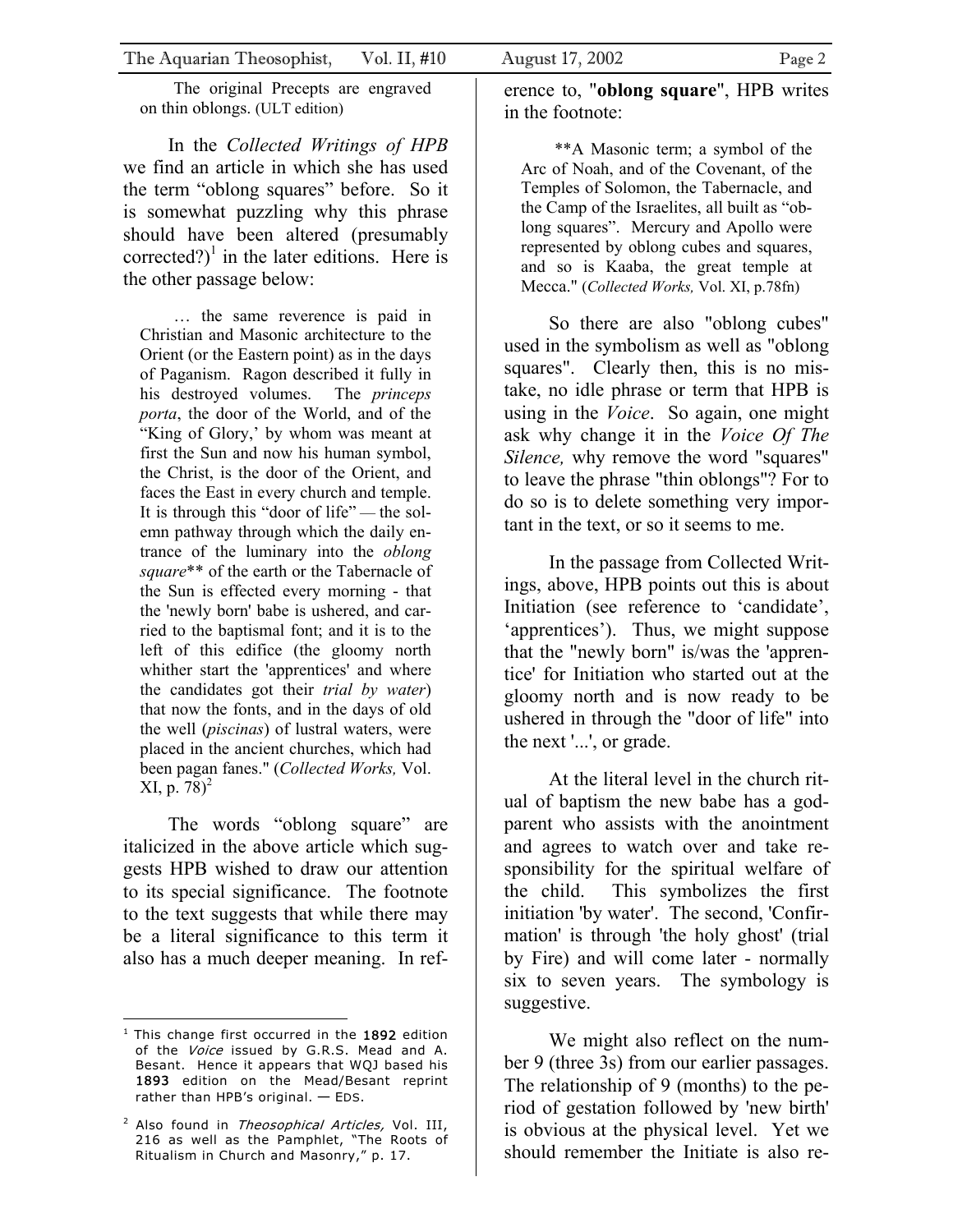ferred to as the 'twice born', there may well be analogies here for the serious student to explore.

But who is the "godparent" of the "newly born", mentioned above, who assists with the anointment and agrees to watch over and take responsibility for the spiritual welfare of the child? Even at the literal level of the church ritual it is not the physical parent of the individual. It is the 'god-parent'. Esoterically we might say it is the *spiritual* parent, the real 'GOD' parent, or more accurately speaking, the GURU of the disciple, who stands as a *representative* for the unknown Self until the disciple is able to link his consciousness 'at will' to the light which radiates from his own Logos.

And all of this takes place takes place in "the OBLONG SQUARE". So where is the 'oblong square'?

Bhavani Shankar (a chela of Master KH) offers a clue in his *Doctrine of the Bhagavad Gita* where he refers to the disciple who:

...at the proper times receives his first Initiation, It takes place, as HPB says in *The Voice of the Silence*, neither in the physical body, which she calls the hall of ignorance, nor in the astral body which is called by her the hall of learning, but it is in the Karana-sharira, the hall of wisdom, in his own Hridaya (heart), that the disciple sees Him for the first time whose life and peace he was so long feeling in his heart. Therefore does the *Voice Of The Silence* teach the aspirant:

"Seek for Him who is to give thee birth in the hall of wisdom."

We might just pause and reflect on the last line for a moment and then look back at the passage from the Collected Writings:

It is through this 'door of life' - the solemn pathway through which the daily entrance of the luminary into the *oblong* 

*square* of the earth or the Tabernacle of the Sun is effected every morning — that the 'newly born' babe is ushered.

Do we perhaps get a sense that this term "oblong square" is an important one and should have remained untouched as HPB wrote it in her original "Voice of the Silence"?

So again, one might ask, where do we find the "thin oblong squares" upon which the original precepts in THE VOICE OF THE SILENCE are engraved? Is it something to be discovered by a physical journey to a far off land, to a temple room? Perhaps, if it is the "oblong square of the earth". But the "oblong square of the Tabernacle of the Sun" appears to be that which lies within the disciple's "own Hridaya (heart)" where s/he finds:

... Him who is to give thee birth in the hall of wisdom.

Could this be something of what HPB meant when she said she had to learn the *Golden Precepts* of the Voice of the Silence 'by heart'?

The observant reader may have noticed in HPB's passage in the Voice that she states the original precepts were "engraved". It could be argued this means the oblong squares are simply tablets of stone? Well, at one level this may well be so, as the outer physical level is made to reflect the 'inner reality'. However, as we have seen, elsewhere HPB tells us that "oblong square" is a Masonic term, a symbol of the Ark of Noah, or *the Ark of the covenant.* Part of the symbolism of 'the ark of the covenant' is that it is *'constructed'* by the Initiate (Moses, in the Bible) under the command of the Self, the Logos or God 'above'. Within the Ark are kept the precepts or commandments (universal law) carved on tablets of stone. We might note in passing that the rod of the magician along with the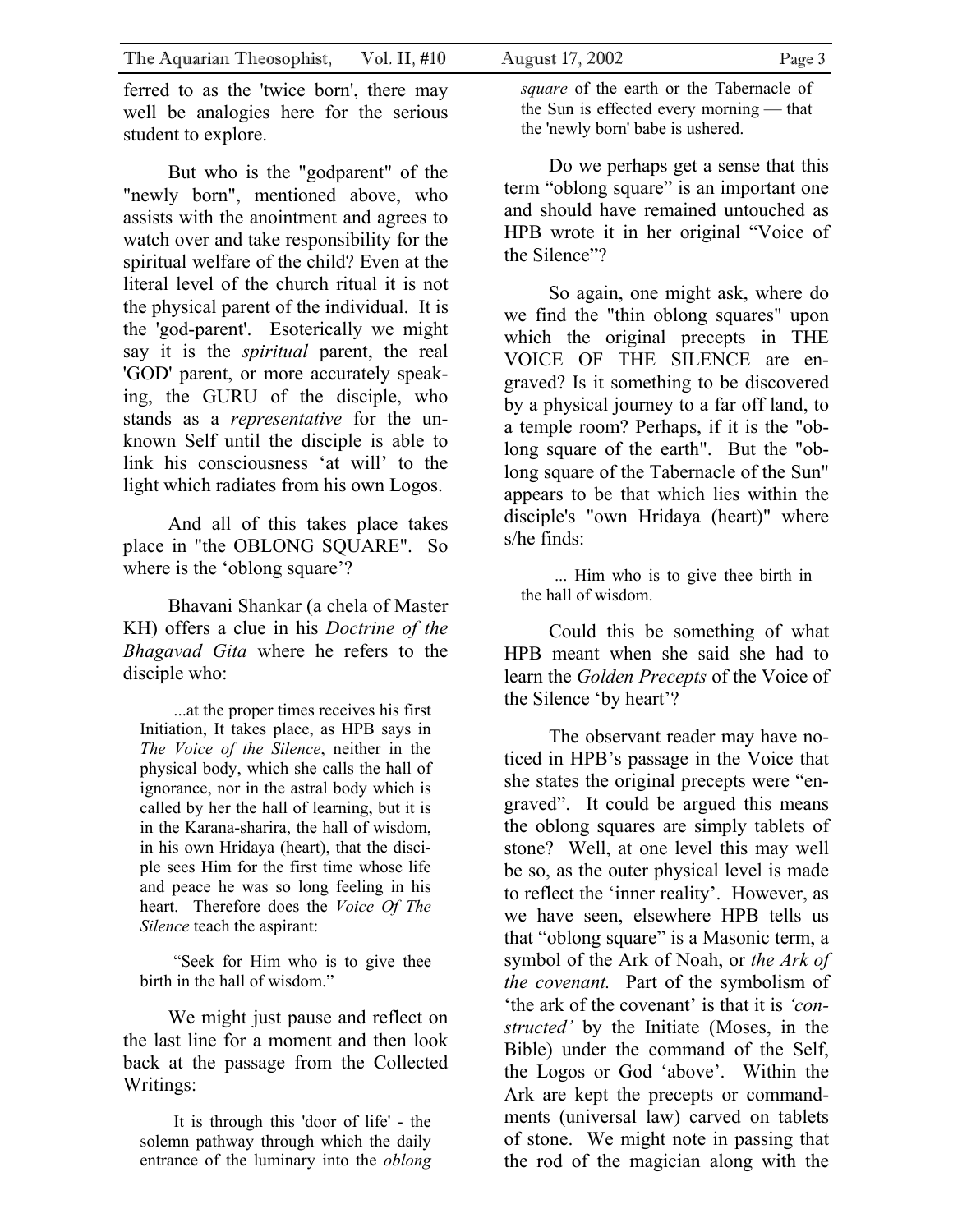golden vase filled with 'mana from heaven' (Buddhi) is also kept within the Ark.

At one level we might say that what is 'constructed' is the life of purity and compassion of the Initiate which becomes, or is assimilated to, the future Nirmanakaya 'form'. For the average human being we might say it is the spiritual substance of an individual's life which is assimilated by Buddhi and forms the spiritual ego in Devachan, which like the Ark of Noah carries that which is worthy of saving across the gulf between one incarnation and another. For the disciple and conscious adept this is no spiritual illusion (*i.e.*, devachan) that is entered but the Karana Sarira, the Hall of Wisdom, itself.

The term "constructed" might seem an odd one to use, and surely it will have a number of meanings. Along with the symbolism as it applies to 'the Mason' the interested reader may consider that the card of The Magician - in some Occult systems that use the Tarot keys - has ascribed to it the Hebrew letter '*beth*' which means "house". We might also note, in passing that the figure of the High Priestess can be found seated on the cubic stone in some traditions. Also, the *spiritual church* of the Christ (the Christos principle) was built upon Peter, whose name meant 'rock or stone'.

As we might expect, the Secret Doctrine offers us a clue which links the 'oblong square', the 'stone', to that which is at the heart of the human being:

In the old symbolism, man, chiefly the *inner* Spiritual man is called "a stone." Christ is the corner-stone, and Peter refers to all men as "lively" (living) stones. (SD II 627)

So, we see that when an Initiate refers to 'oblong squares' and even 'stones' we must not stop at the literal

meaning but look far deeper. The journey of discovery to that altar on which the oblong squares are placed is not to some temple in a far off land but forever inward to the core of that which makes us what we truly are. For each of us is a 'living stone' and each of us has the task of 'engraving' (perhaps 'impressing' would be a better term) those universal laws, called Golden Precepts, upon the very fabric of our own being. And at the end of our life on earth, or perhaps if one has earned the right to stand before the Master, each of us will find ourselves in the position of the defunct in the Egyptian mysteries where his life's worth is read from the pages of his heart by the Forty Assessors.

In the Bible one of the precepts of the inner 'God' of the Initiate was "to have no false gods before me". We find this tenet echoed in the Secret Doctrine and may sense how this relates to The Voice of the Silence and the Golden Precepts contained therein, in that it points clearly to that place wherein the true shrine and altar is to be found.

The ever unknowable and incognizable Karana alone, the Causeless Cause of all causes, should have its shrine and altar on the holy and ever untrodden ground of our heart -- invisible, intangible, unmentioned, save through "the still small voice" of our spiritual consciousness. Those who worship before it, ought to do so in the silence and the sanctified solitude of their Souls…(SD I 280)

 $\mathcal{L}_\text{max}$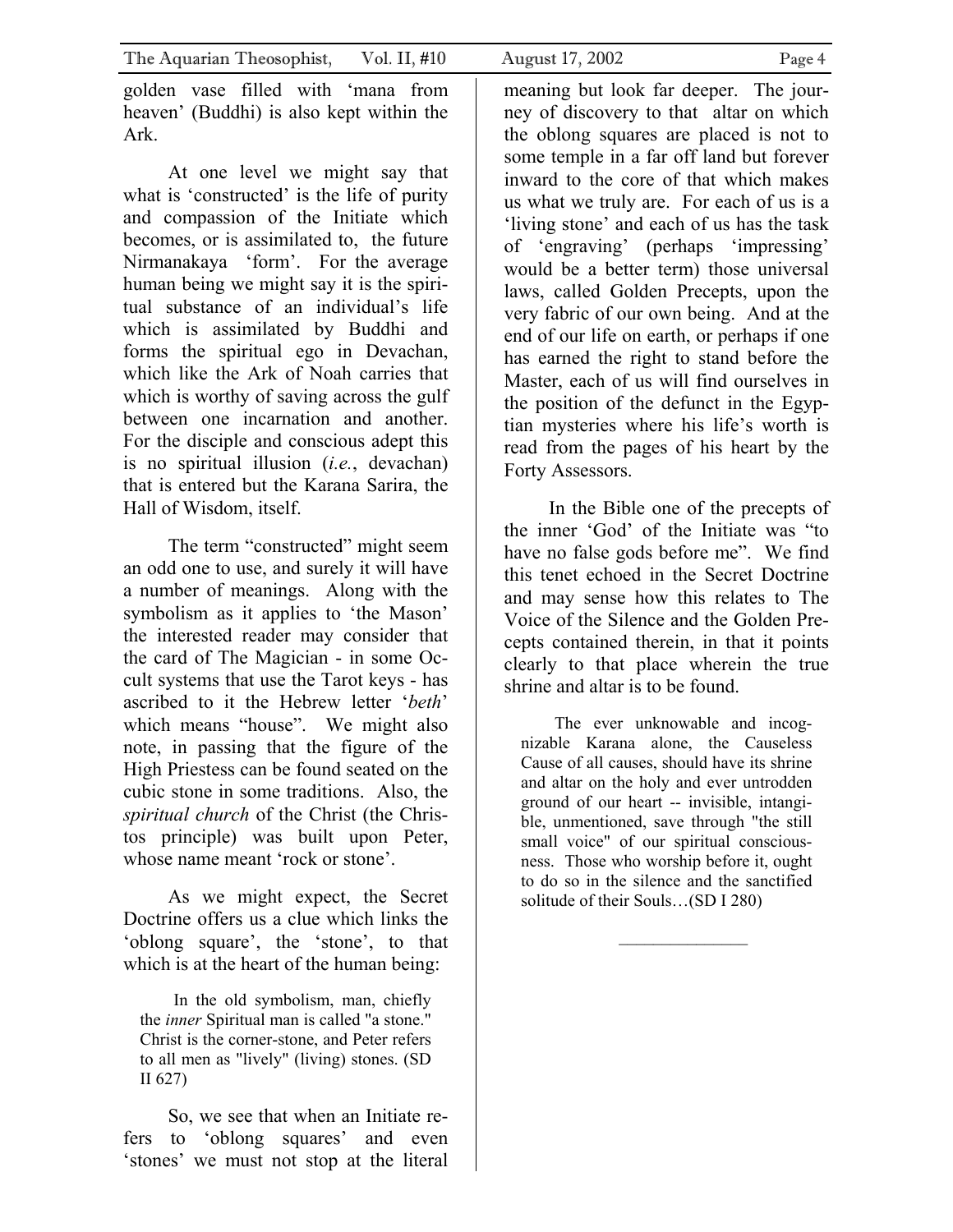<span id="page-4-0"></span>

Village

Sarasota, Florida **A Synthesis of Religion, Science, and Philosophy** 

Meets Weekly on: New York, N.Y.<br>WEDNESDAYS: — 7 – 8:15 P.M. Contacts: Contacts: SUNDAYS — 11 AM – 12:30 PM [Mirror1@optonline.net](mailto:Mirror1@optonline.net)

We are a very friendly group of students  $\boxed{\text{Imwriters}(\text{a})$  mindspring.com with various religious and philosophical backgrounds. Our goals are to discuss and understand the universal truths of Theosophy.

*Ocean of Theosophy* by W.Q. Judge, and on Sunday mornings we're discussing *Isis Unveiled* by H.P. Blavatsky and *Light On The Path* by Mabel Collins.

Suite #14 (we're moving to Suite #11 in October), Sarasota Florida, and our phone number is: 941-312-9494.

Please feel free to call Bob Waxman if you need any additional information. **U.L.T. Meetings are free and open to all.** 

# United Lodge of Theosophists<br>
1917 Walnut Street<br> **Example 2018**

| July 14   | <b>Real Memory</b>         |
|-----------|----------------------------|
| July 21   | The Cause of Sorrow        |
| July 28   | What Survives after Death? |
| Aug. 4    | Sleep and Dreams           |
| Aug. $11$ | Instinct and Intuition     |
| Aug 18    | The Creative Will          |
| Aug 25    | Man, Visible & Invisible   |
| Sept.1    | Renunciation of Action     |
| Sept.8    | The Law of Correspondence  |
|           |                            |

- Culture of Concentratrion
- Sep.22 The Language of the Soul



Sep.29 Theosophy in Daily Life All welcome No collections **Ancient Wisdom tradition**  From the Writings of  **H. P. Blavatsky & W. Q. Judge** 

**Schedule: 2002 Sunday Classes--** 11:a.m. – 12:45 p.m.,

> **Currently studying – The Secret Doctrine**

 Located at: Theosophy Group TRS Professional Suites, 1<sup>th</sup> floor 44 East 32nd Street (between Park & Madison)

[Davidgro@webspan.net](mailto:Davidgro@webspan.net)

*www.geocities.com/theosophycircle/*  Phone:

 – Classes are free and open to all— David — (718) 438 — 5021 On Wed. nights we are studying, *The*  Amedeo- (973) 697-5938

**United Lodge of Theosophists**  Robert Crosbie House 62 Queens Gardens Our address is: 2700 S. Tamiami Tr. London W23AH, England **Tel +(44) 20 7723 0688 Fax +(44) 20 7262 8639 Contact us: [ult@ultlon.freeserve.co.uk](mailto:ult@ultlon.freeserve.co.uk)**

SUNDAYS 8.00 - 9.00 p.m.

**SCHEDULE FOR—**

# **1917 Walnut Street <b>Introductory Class**<br> **1919 First Thursday in month 7 - 8<sup>30</sup> pm**

A monthly study class that introduces simple ideas on man's constitution, his relation to the cosmos and universal laws such as karma and reincarnation.

Attending the class will also help with familiarity and use of the Sanskrit terms commonly used in Theosophy.

Sept.8 The Law of Correspondences **Study Group** *Wednesdays* 7 - 8 pm<br>Sep 15 Culture of Concentratrion This study class, free and open to all,

studies in greater detail the Theosophical concepts and their ramifications.

Free discussion is encouraged to search for the keys and meanings within the texts.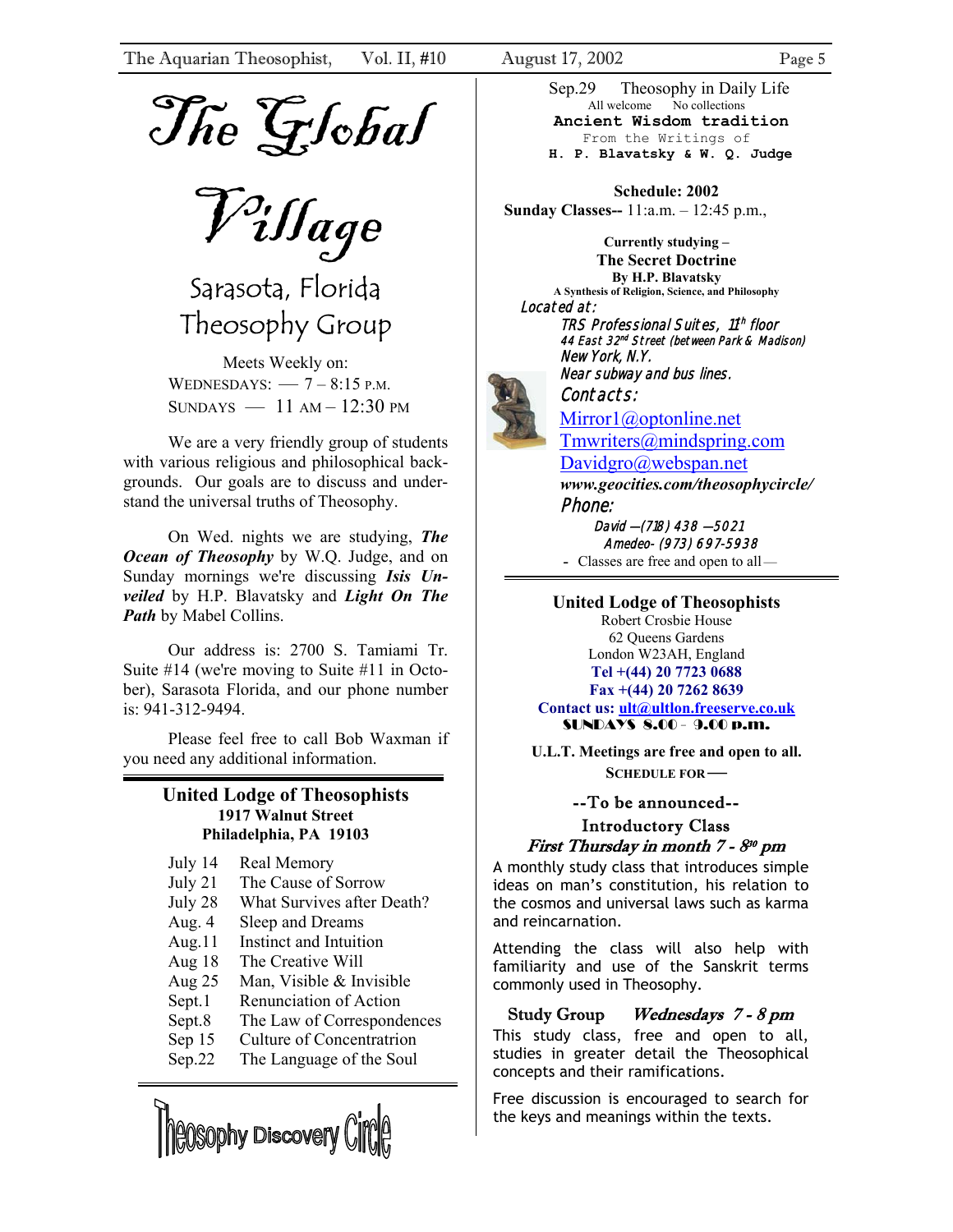**Talks &** informal meetings – Sundays 8 - 9 pm  $\blacksquare$  **THEOSOPHY** Talks, followed by questions, or informal meetings studying articles, discussed in a group. All are welcome.

## **77 W. Encanto Blvd. Phoenix, Arizona 85003**

**Telephone (602) 290-0563**  Email: [phxultlodge@hotmail.com](mailto:phxultlodge@hotmail.com) Web: http://www.phx-ult-lodge.org/

**Study Classes Sunday Evenings DHARMAGRUPPEN** Höstterminen **7:30 — 8:30 pm** *The Key to Theosophy* **by H.P. Blavatsky THEOSOPHY HALL**  347 East 72 Street New York, NY 10021 (212) 535-2230

E-mail: [otownley@excite.com](mailto:otownley@excite.com)

Or website: <http://www.ultnyc.org/>

Sundays 6:15 p.m. JULY 2002

| $07 -$ | Spiritual Independence                |
|--------|---------------------------------------|
| $14 -$ | Physical, Astral and Spiritual Worlds |
| $-$    |                                       |

- 21 Meditation, Concentration, Will
- 28 The Mystery of Rebirth

#### AUGUST 2002

04 - The Source of Dreams

- 11 Masters of Compassion
- 18 Karma--Law of Justice & Mercy
- 25 Hypnotism & Mesmerism
- For more information go to: [http://www.ultnyc.org](http://www.ultnyc.org/)

#### PROGRAMME

FOR JULY, AUG., & SEPT. 2002 THE United Lodge of Theosophists "Maitri Bhavan" 4, Sir Krishna Rao Road, Near Lalbagh West Gate, — Basavanagudi, Bangalore-560 004. topics July 7 Conquest of Self<br>July 14 Is the Universe a July 14 Is the Universe an Evolution or Creation?<br>July 21 Instinct to Intuition Instinct to Intuition July 28 Training of the Mind **France Contract Late Contract Property** den 15 maj Kärlekens kraft

| Aug 4  | Life After Death              |
|--------|-------------------------------|
| Aug 11 | Birch Anniversary of HPB & B; |
| Aug 18 | Ancient Sun and Fire Worship  |

- Aug 25 Wisdom Sacrifice Sep 01 Lessons Dreams Teach
- Sep.08 Destiny and Free-Will
- Sep 15 Why are Hypnotice Practices Dangerous? Sep 22 Can we avoid Suffering and Sorrow?
- Sep 29 Do the Dead Communicate?

#### *Secret Doctrine Classes*

**Monday 7:30 to 9 pm — New York Practical information: By Bus: 7, 15, 23, 27, 36.** Wednesday 2 to 4 pm — Antwerp **Wednesday 2 to 4 pm — Antwerp Wednesday 7:30 to 8:45 pm — Los Angeles Saturday 1:00 to 3 pm — Long Beach**  *United Lodge of Theosophists* **1** First Saturday of every month (July 6<sup>th</sup>) **Theosophy Hall Wednesday — Bangalore** 

#### **Den TEOSOFISKA Ursprungliga Undervisningen UNITED LODGE OF THEOSOPHISTS, Malmölogen Kungsgatan 16 A, Malmö**

onsdagar 18.00 — 19.00 Studiegrupp i Den Hemliga Läran av HPB

I höst studerar vi Den Hemliga Läran eller Dzyans Bok som den förmedlades av Helena Blavatsky på uppdrag av Mästarna från den Stora Logen.

**Vi kommer att belysa DHL från olika håll, bl.a. från dagens vetenskapliga upptäckter. Det kommer att ges stort utrymme för frågor och samtal kring den teosofiska filosofin.** 

**Den Hemliga Läran kan betraktas som den teosofiska filosofins ryggrad. Det mesta som finns i denna bok speglar kärnan i teosofins esoteriska lära.** 

**"Det finns ingen Religion högre än Sanningen"** 

#### **ULT-FÖREDRAG kl. 19.30 - 20.30 Maj**

den 08 maj Den Vita Lotusdagen: HPB en kvinnlig occultist  $B_i$ lore ULT den 22 maj Ockulta klassiker: Patanjalis Yoga aforismer den 29 maj Esoteriska Samtal: Teosofi & Stress **Välkomna!**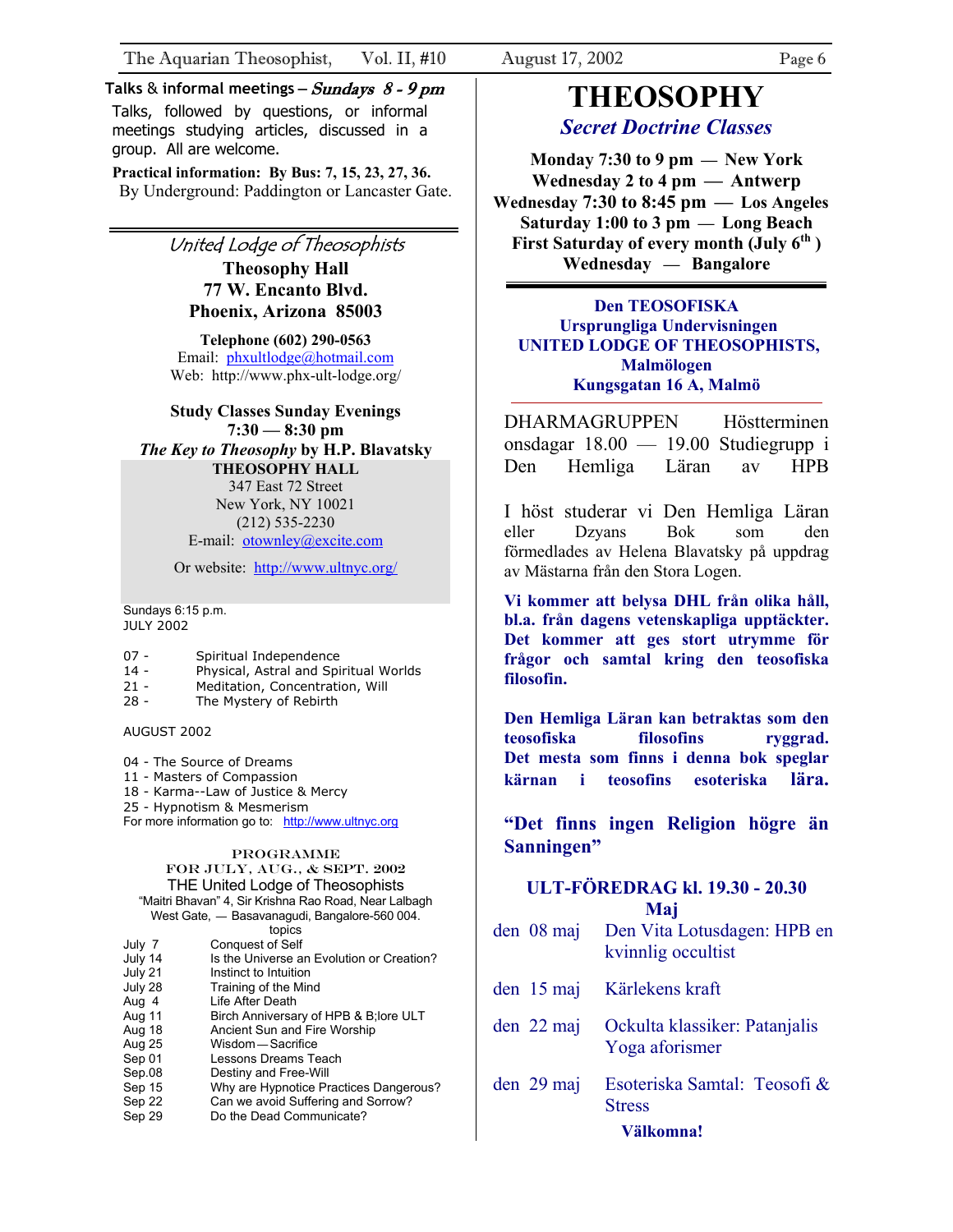#### <span id="page-6-0"></span>T.K.s BOKHANDEL **Teosofiska Kompaniets Bokhandel** är öppen på ONSDAGAR före och efter föredraget 18.00-19.00 och 20.30-21.00 på Kungsgatan 16 A, II vån. **Litteratur**: Boklista skickas gratis. Böcker kan beställas per post, telefon, Internet eller köpas direkt hos: **Teosofiska Kompaniet**, Roslins väg 6, 217 55 Malmö • tfn **040-26 22 11 • 0709-26 22 12** E-post: **[redak](mailto:redaktionen@teosofiskakompaniet.net)[tionen@teosofiskakompaniet.net](mailto:redaktionen@teosofiskakompaniet.net)** Internet**: [www.teosofiskakompaniet.net](http://www.teosofiskakompaniet.net/)**

Stiftelsen Teosofiska Kompaniet TKs verksamhet drivs helt och hållet på ideell basis. Alla donationer i form av gåvor, arbetsinsatser

eller dylikt som stödjer vårt fortsatta arbete är därför varmt välkomna.

**Postgiro**: 444 58 09-9 **Bankgiro**: 5271-7972

#### **LOGIE UNIE DES THÉOSOPHES Loge Unie des Théosophes 11 bis, rue Kepler – 75116 Paris**

#### **Conferences Mercredis, 19 h 30 – 20 h 45**

| 3 juillet  | L'Homme r éel dans le vécu de la vie et de la mort |
|------------|----------------------------------------------------|
| 10 juillet | La Terre : une triple entité vivante               |
| 17 juillet | La reincarnation : de quoi s'agit-il au juste ?    |
| 24 juillet | Karma et le libre arbiter                          |
| 7 août     | La Religion-Sagesse ou Théosophie : l'Évangile     |
|            | pour l'home d'aujour'hui                           |
| 14 août    | Cycles et rythmes dans la vie de l'homme           |
| 21 août    | L'idéal du Maître dans la vie intérieure           |
| 28 août    | Qu'est-ce qui se réincarne—et pourquoi?            |

*Loge Unie des Théosophes Douala* 

*Camaroon* 

*B.P. 11372 Douala Localisation Ndog - Bong* 

*Heures d'ouverture: mercedi 19h – 20 h 15 Samedi 19h – 20 h 15*  **Toutes les activités de la Loge sont libres et gratuites Les reunions commencent et se terminent aux heures précises indiquées La Loge est maintenue en activité par des participations bénévoles Tel: 40-76-72** 

**United Lodge of Theosophists 4865 Cordell Avenue, Suite 4 Bethesda, MD 20814 phone (301) 656-3566 web: www.ultdc.org** 

**Meetings: Sundays 11 a.m. to 12 noon (Lectures followed by questions and answers, or group discussions.)** 

### POINT OUT THE WAY

[Continued from Vol. II, Issue #8]

**XXI** 

**Point out the Way** is subtitled: "The Three Fundamentals and Questions Answered at an informal Ocean Class." John Garrigues conducted this class in the early 1930's at the U.L.T. in Los Angeles. It was taken down stenographically and published by *The Theosophical Movement,* Mumbai, India. The series ran from January, 1951 through July, 1954.

#### **Chapter V**

#### **III. The Astral Body, Cells and Skandhas**

**Question:** Can the astral man be annihilated?

**Answer:** He is annihilated at every incarnation; that is why we die and have no recollection of former lives.

**Question:** Are the terms "atomic lives" and *Skandhas* synonymous?

**Answer:** No; when we say "atomic lives"<sup>1</sup> we have used a contradictory expression, haven't we, because the word atomic, as understood by us, mens "lifeless." We never think of atomic matter as being alive and yet, when we say "atomic" life, we are trying to wed two ideas, the idea of Theosophy, and the

<span id="page-6-1"></span>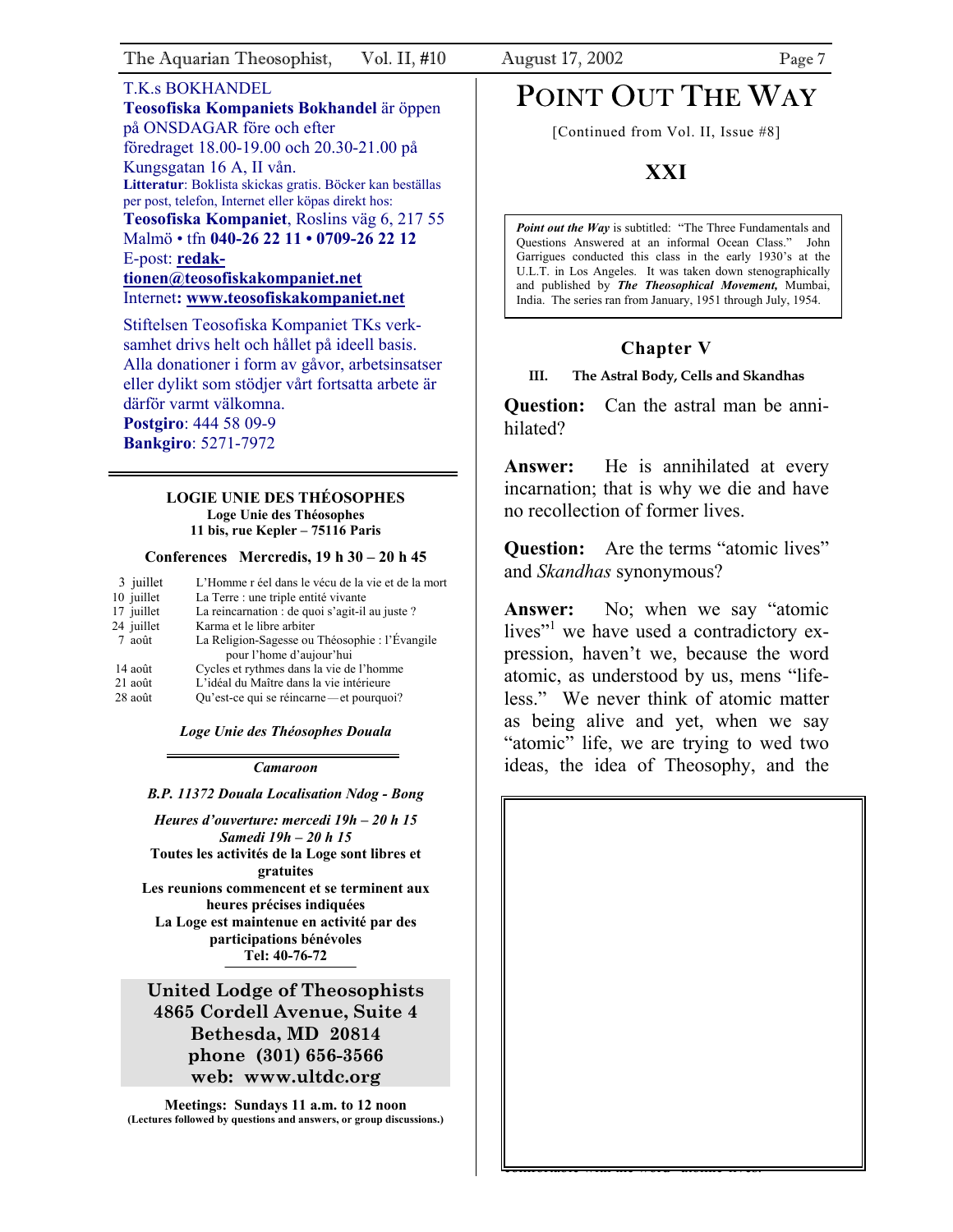idea of Science that atoms are "lifeless." By using the word "atomic" — which means, so far as we know, nuclear matter — with the word "lives," we may help the man who has formed a mental picture of infinitesimal indestructible particles of matter to see that those indestructible particles are *Life,* "atomic lives."

 Now take the word *Skandhas:* the word itself means, in English, collections, or aggregates, or bundles. This audience is a *Skandha;* that is, it is a collection or bundle of beings, but *Skandhas* are bundles of desires — that is, feelings, memories, hopes fears and passions formed by the man. We form them every moment and they constitute the *Kamic* principle in us; after we leave the body the astral body that we use ceases to be because it is no longer inhabited by us. It is inhabited only by these aggregates, by these bundles of thoughts and passions reflected lights. Remember, Mr. Judge says that the term *Kama-Rupa* should properly apply only after death, because *Kama* and the astral body do not coalesce while we are alive; our presence keeps either one or the other paralyzed. If our passions are active our astral body is passive; if our passions are passive, our astral body is active; but you can't energize them both. Our presence in the body paralyzes one or the other.

 When we die; a complete change takes place in that which was our astral body. What is that change? Both positive and negative. Negatively, we have left it; positively, the passions and desires have left it. The moment we have left it the two poles of the astral man — the passions and desires on the one side and the lives that form the substance of the astral body — coalesce and then we have a shell, a *Kama-Rupa,* an elementary. It represents the dark side of the ex-human being. It is the personality minus the Ego. After a while, it dies and when it

dissolves, it does not dissolve into its constituent lives as it should. We have had such fierce passions, such fierce loves and hates and hopes and fears, that we have made *fusible* compounds out of some of these lives, so that each separate compound lasts for ages and ages and ages, and those are the *Skandhas;* they are the bases of our molecular body on the return to a new incarnation.

**Question:** Is there a distinction between the word *Siddhis* and *Skandhas?*

**Answer:** Yes, there is all the difference in the world: our *Siddhis* have produced the *Skandhas.* In other words, the elementals of themselves have no power to combine and remain in cohesion, just as a dozen and one chemical elements have no power to hunt each other up and combine. But any man who has intelligence and knowledge of the elements can put these chemical elements together, develop a great heat, and fuse them. Then we have a new substance and it manifests entirely different qualities from the original elements themselves. The word *Siddhis* means powers. Every time we use our power of thought or will or feeling or memory or imagination, we are exercising our *Siddhis;* we either exercise them in a high way or in a low way, up or down. If we exercise them "downward," we form elementals which persist because of the cohering power of our thought and feeling and those afterwards become the *Skandhas. Skandhas* are human elementals; that is, they are collections of elemental beings given a form by our thought. They couldn't have taken that form of themselves; of themselves elementals have no forms; **we give them forms,** forms of hate, forms of fear, forms of doubt, forms of suspicion, and good forms, cheerful forms, optimistic forms and beautiful forms. These constitute the *Skandhas.*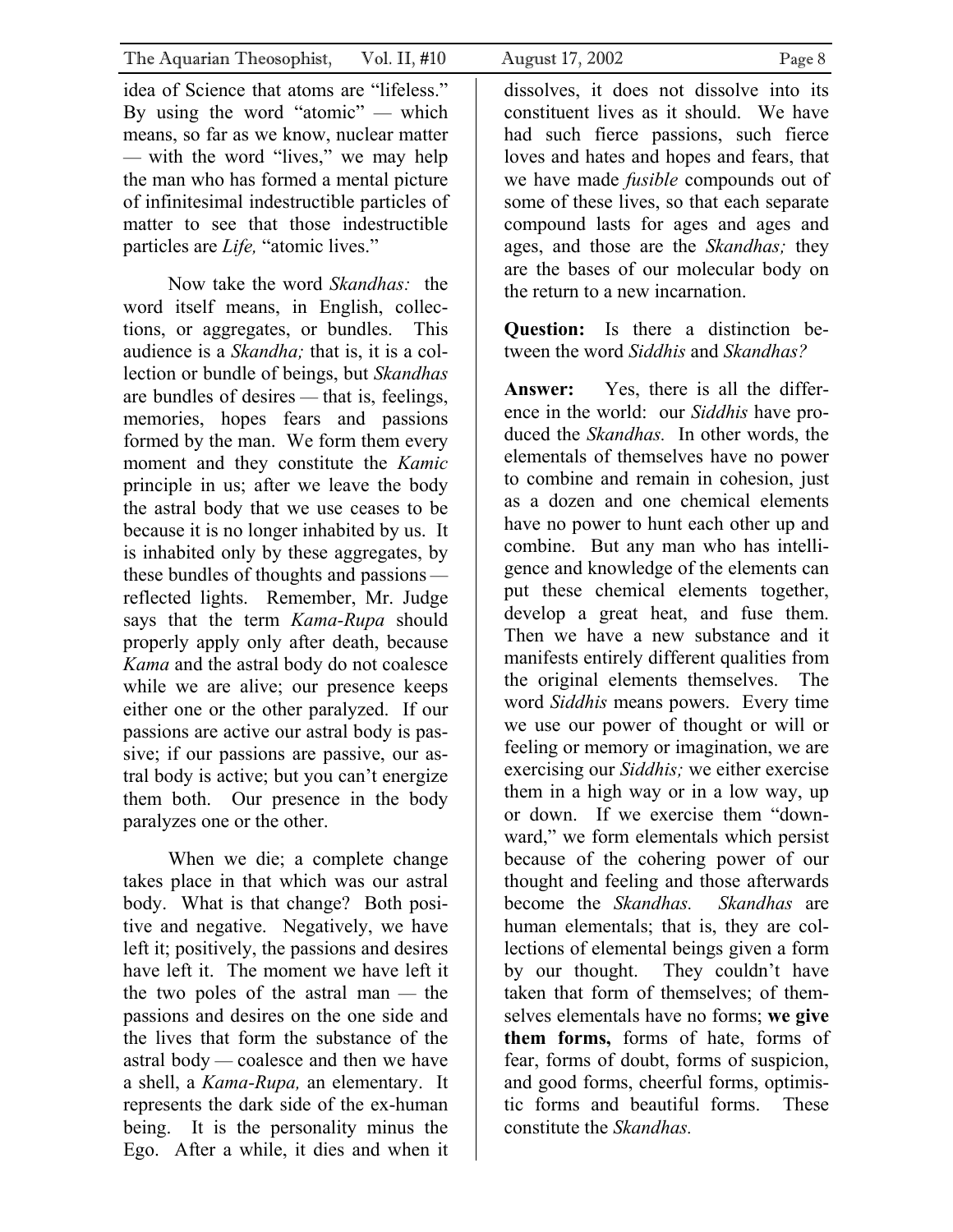<span id="page-8-0"></span>**Question:** Does one pick up all of his *Skandhas* at each incarnation, or do some of them wait?

up at once we would be sunk. We have here to refer to the "Aphorisms on Karma" and notice — "stop, look and listen." It says that all our life long we are making mental deposits. "Mental deposits" is only another phrase for *Skandhas.* All our life long we are "colouring" human elementals of one grade or another, which, after the break-up of the *Kama-Rupa,* become the *Skandhas.*  Now the Aphorisms say that in any given life those only of our mental deposits the old elementals that we have used and misused in any given incarnation — can become active which are appropriate to the environment provided. Mr. Judge goes on to show how everyone of us is at one and the same time doing three things: first, we are absorbing into our system (using in our mind and four lower principles) the elementals or mental deposits of a former lifetime which are now awake, alive, active, ripe and constitute our mind and nature and tendency. Secondly, and at the same time, we are going right on thinking; we are going right on wishing, feeling, hoping, fearing, and so on; so all the time we are making *new* mental deposits which will come to fructification in some future life, if not in this. Thirdly, and at the same time, since we have lived myriads of lives and since we have million feelings for a given action — (think of the millions of feelings we have every day and how few of them we act out!) we are facing not only those deposits that are now ripe and that we are now experiencing, not only those that we are making or storing up for experience in the future, but also an enormous mass of held-over or suspended mental deposits from former lives awaiting a favourable moment to ripen.

 $J^{00}$ 

**SBB PERSON PERSONAL PROPERTY** 



### Answer: Well, if we picked them all **THE COFFEE KLATCH**

**Coffee Maker:** The brew, the tea, and the tidbits should be passable today as Vaclav Habel has cleaned my mind of its untidy trashbins and unswept carpets. See if it doesn't do the same for you [the interspersed comments are from Laura, the collected lady in the center booth]:

Another "political" outlook from an excellent collection of speeches by Vaclav Havel compiled under the title "Summer Meditations" translated by Paul Wilson ISBN 0-394-28008-3

"Every circle, every aspect of the human home, has to be given its due. It makes no sense to deny or forcibly exclude any one stratum for the sake of another; none should be regarded as less important or inferior. They are part of our natural world, and a properly organized society has to respect them all and give them all the chance to play their roles.

This is the only way that room can be made for people to realize themselves freely as human beings, to exercise their identities. All the circles of our home, indeed our whole natural world, are an inalienable part of us, and an inseparable element of our human identity. Deprived of all the aspects of his home, man would be deprived of himself, of his humanity." pg 31

"Time and time again I have been persuaded that a huge potential of goodwill is slumbering within our society. It's just that it's incoherent, suppressed, confused, crippled and perplexed — as though it does not know what to rely on, where to begin, where or how to find meaningful outlets. (transcending self, comes to mind) In such a state of affairs, politicians have a duty to  $[TO BE CONTINUED]$  awaken this slumbering potential, to offer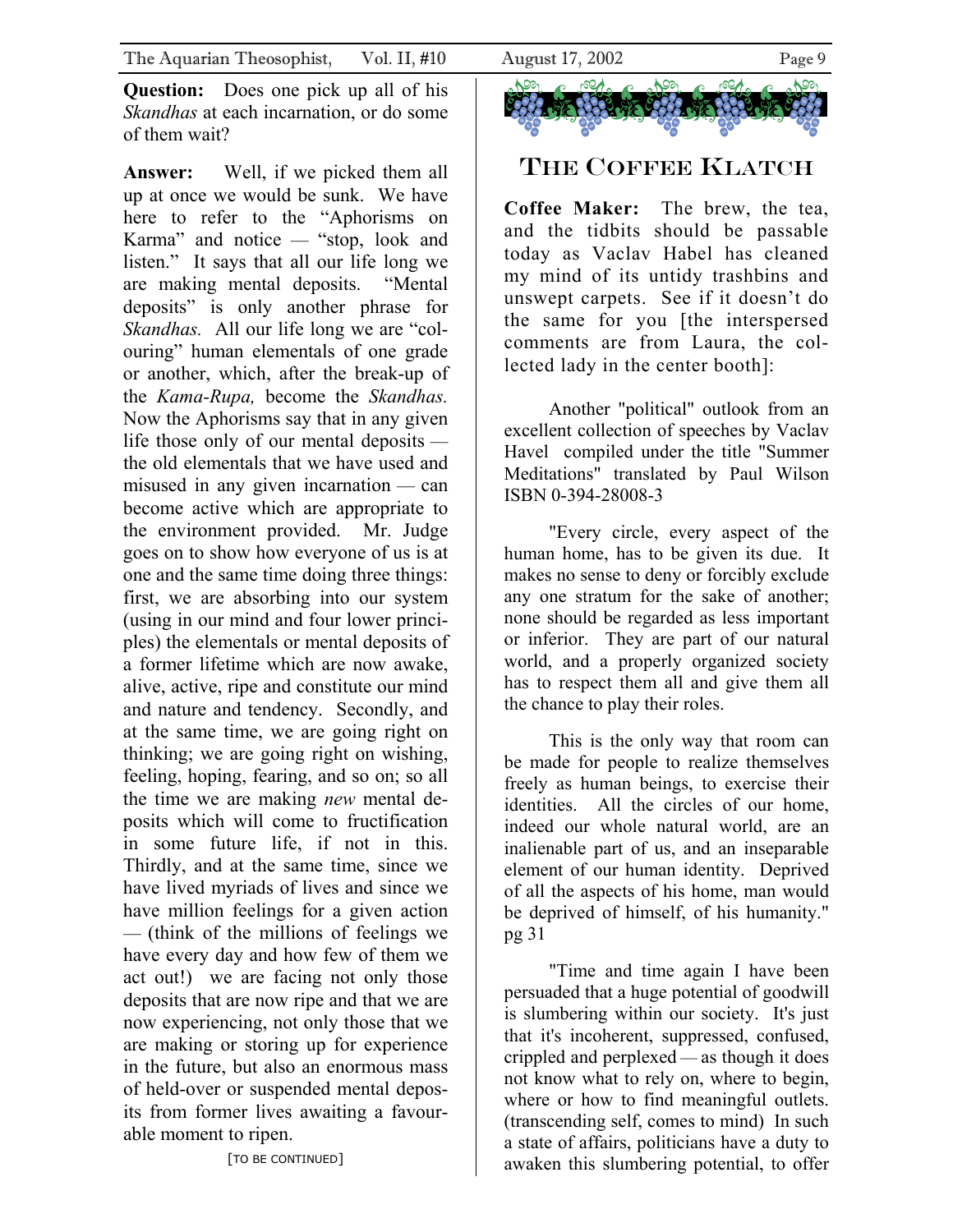it direction and ease its passage, to encourage it and give it room or simply hope." pg 4

"I am a naive dreamer who is always trying to combine the incompatible: politics and morality. ... I feel that the dormant goodwill in people needs to be stirred. People need to hear that it makes sense to behave decently or to help others, to place common interest above their own. Goodwill longs to be recognized and cultivated. For it to develop and have an impact it must hear that the world does not ridicule it."

"If I talk here about my political or, more precisely, my civil — program, about my notion of the kind of politics and values and ideals I wish to struggle for, this is not to say that I am entertaining the naive hope that this struggle may one day be over. A heaven on earth in which people all love each other and everyone is hard-working, well mannered, and virtuous, in which the land flourishes and everything is sweetness and light, working harmoniously to the satisfaction of God: this will never be. On the contrary, the world has had the worst experiences with utopian thinkers who promised all that. Evil will remain with us, no one will ever eliminate human suffering, the political arena will always attract irresponsible and ambitious adventurers and charlatans. And man will not stop destroying the world. In this regard, I have no illusions.

Neither I nor anyone else will ever win this war (outwardly) once and for all. At the very most, we can win a battle or two — and not even that is certain — yet I still think it makes sense to wage this war persistently. It has been waged for centuries, (severe battle) and it will continue to be waged — we hope — for centuries to come. This must be done on principle, because it is the right thing to do. Or, if you like, because God wants it that way. It is an eternal, never ending struggle waged not just by good people (among whom I

count myself, more or less) against evil people by honourable people against dishonourable people, by people who think about the world and eternity against people who think only of themselves and the moment. It takes place inside everyone. It is what makes a person a person, and life, life." ("Politics, Morality, and Civility)

A good family is not without problems, what is important is how the problems are handled. What we see today as violence bullying, greed, war, family breakups, it seems to me could all be traced to being overwhelmed by what the senses present to us. We need the transcending self position in which to view the problem, we cannot wish the problem away, nor blow it up. We need the vehicles mentioned in Micheal Ignatieff's book with which to work things through. (Laura)

What is needed is lively and responsible consideration of every political step, every decision; a constant stress on moral deliberation and moral judgement; continued self-examination and self-analysis; and endless rethinking of our priorities. It is not, in short, something we can simply declare or introduce. It is a way of going about things, and it demands the courage to breathe moral and spiritual motivation into everything, to seek the human dimension in all things. Science, technology, expertise, and so-called professionalsim are not enough. Something more is necessary. For the sake of simplicity, it might be called spirit. Or feeling. Or conscience."

We need to grow up out of the adolescent politics we have at present, just as families have to grow out of the habits of defense and denial and getting overwhelmed by events. HPB indicates that solutions in politics must germinate from that which transcends politics.

In another of his talks, Havel speaks of not wishing to belong to one ideology or another, to one party over another, but to move freely between all ideas, looking for the best possible solutions.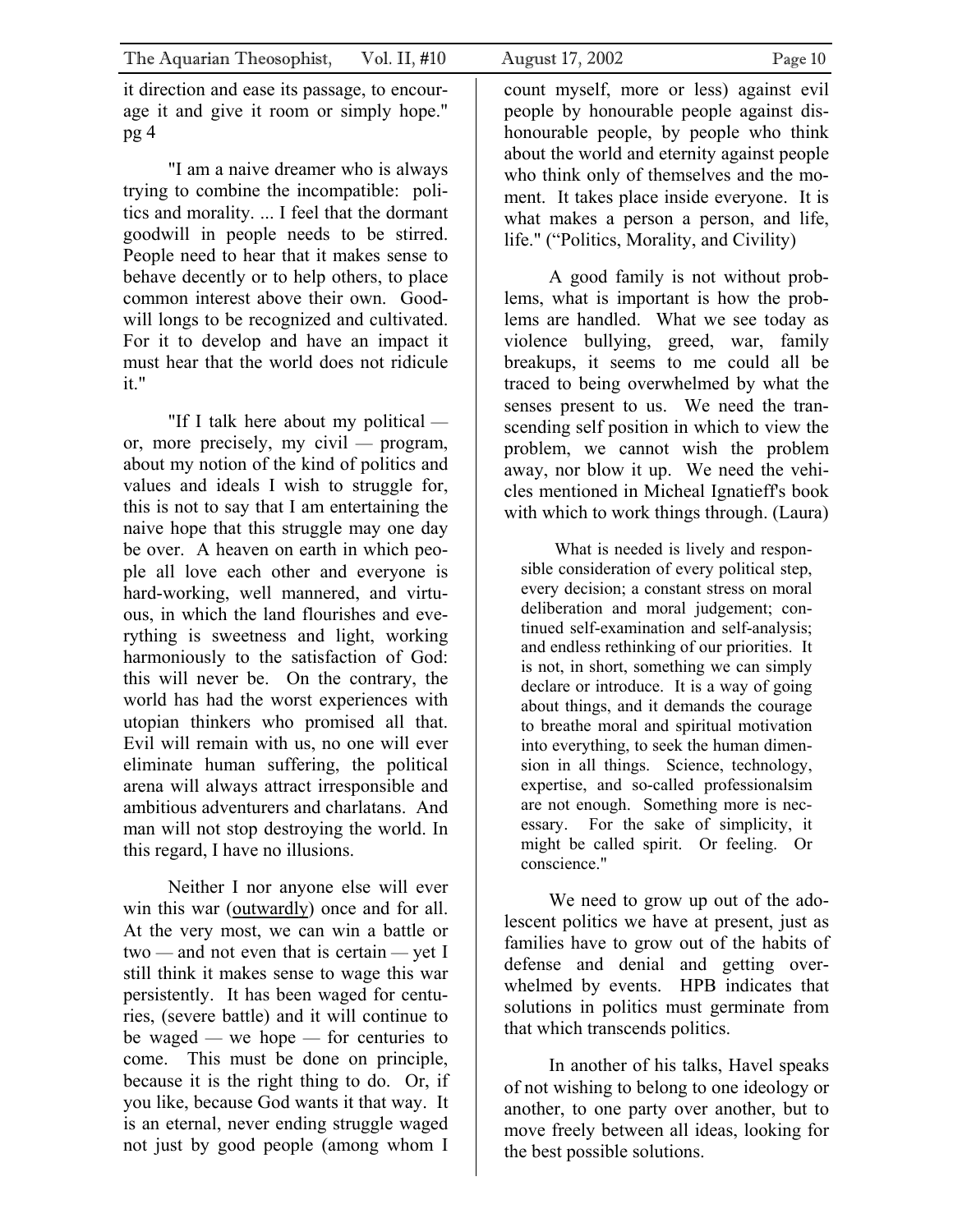**Scholastic type:** When everyone asserts their rights, what happens to responsibilities?

 Michael Ignatieff confronts these questions head-on in his book, *The Rights Revolution,* defending the supposed individualism of rights language against all comers.

 "The political and social history of Western society since the French Revolution is the story of the struggle of all human groups to gain inclusion. It is only within the lifetime of all of us here that this vast historical process, begun in the European wars of religion in the 16th century, has been brought to a successful conclusion in the rights revolution of the last 40 years.

 All of this is so much part of our lived history that we barely notice its enormous historical significance. We are living in the first human society actually attempting to create a political community on the assumption that everyone — **literally everyone —** has the right to belong. We are all embarked on the same perilous adventure, whether we can live with our differences or die because of them." **Michael Ignatieff**

 More quotes from Michael Ignateiff group interaction:

"Groups should be able to protect their cultures and practices against the intrusions of the majority, but they should not be able to deny their individual members rights of protest and rights of exit. So far so good. The problem is that many groups — aboriginal peoples, religious communities, and so on — don't see themselves as communities of **rights-bearing equals.** They think group purposes should prevail over freedom of choice. This is certainly the case with the Muslim and Orthodox Jewish communities in our midst. They say that if a society protects individual rights of protest and exit, it will end up destroying the group. In the end,

we will have to choose between individual and group rights, and I hope to show, in a later lecture, why we should allow individual rights to prevail."

 Is this not the **Transition Age**  happening in our very midst? The great discovery that our identity depends on nothing external to ourselves is beginning to find a home in the human family.

Rights are not a language of the good at all. They're just a language of the right. …

Rights regimes exist not to define how lives should be led, but to define the condition for any kind of life at all, the basic freedoms necessary to the enjoyment of any kind of **agency**. Agency is the key idea in rights. The word "**agency**" means the capacity of individuals to set themselves goals and accomplish them as they see fit. The basic intuition of rights talk is that if individuals have **agency**, if they have the capacity to act in the world with some degree of freedom, they can protect themselves and those they love from abuse, and they can define for themselves the type of life they want to live."

**Laura:** This brings to mind *"such association calls for no obligation on my part, other than that which I, myself, determine."*

 Such a statement is threatening to "the-group-comes-first" mentality.

 On a CBC radio program, Peter Gzowski's "Morningside", during an interview with a Cardinal from the Catholic Church on women in the priesthood and the abortion issue, an unexpected response to a question caused the interviewer to pause for a station-break. On returning, the subject was promptly changed.

 The question asked was "Why does the church not allow people to think and choose for themselves?" The Cardinal's response was, "If we al-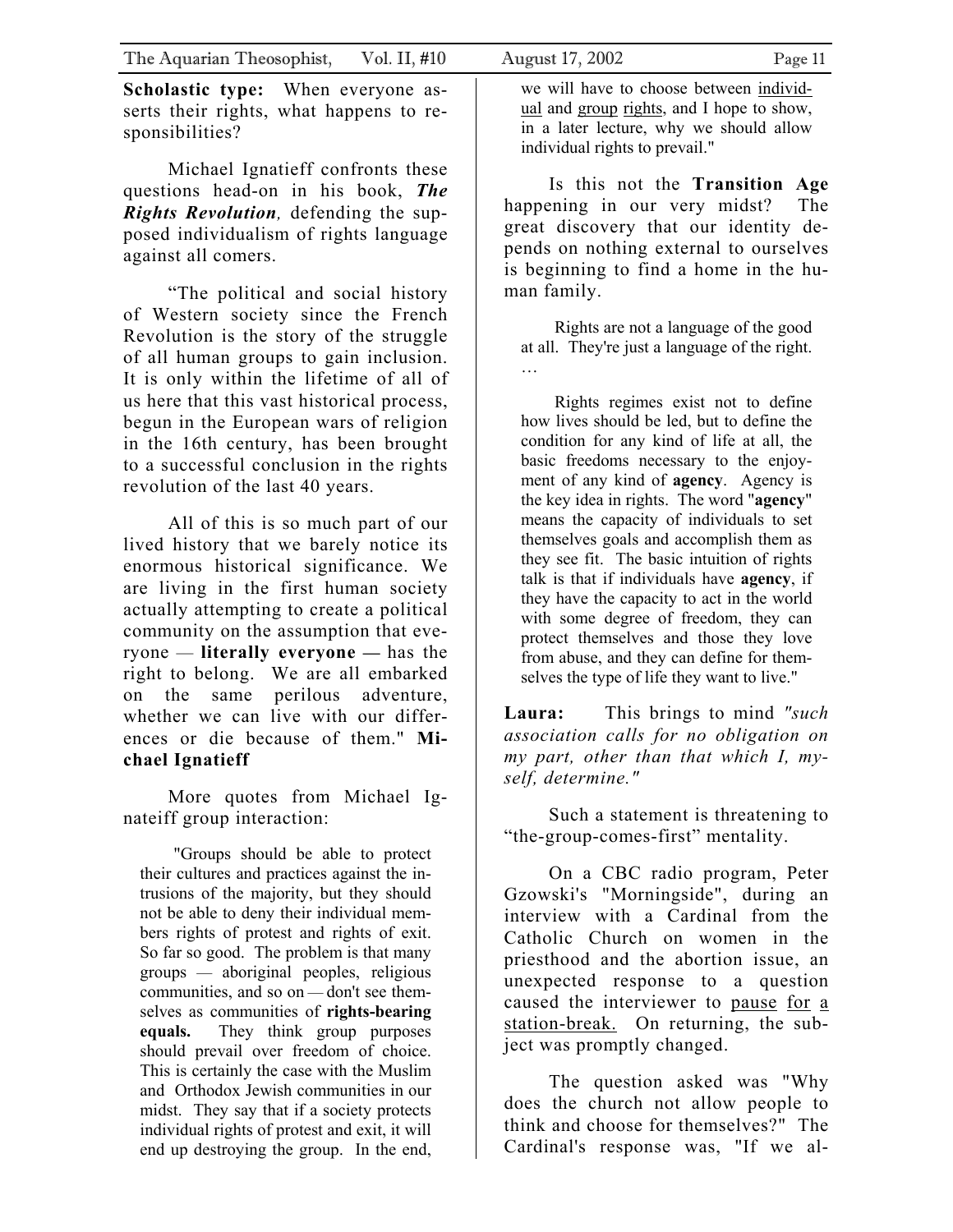lowed people to think and choose for themselves, the church would cease to exist."

Herein lies the dilemma brought to our attention by Odin.

Are all groups willing to allow the **"under no obligation, other than that which you yourself determine"** clause?

#### Further: —

If rights can't be blamed for inequality, they can't be blamed for disuniting the country (Canada) either. Modern societies are conflictual: class against class, interest against interest, men against women, workers against employers. In this Marx was deeply right. Rights are there to help adjudicate these conflicts, and these adjudications are never final. The longing for finality is a reactionary delusion, as is the longing for national unity, consensus, and a quiet life. Rights bring conflicts out into the open. But there are ways in which they also help us to resolve them. First, rights talk can show opposing groups that there is right on the other side. In this way people's understanding of what is at stake in a conflict slowly changes (evolution of awareness, mindfulness). Instead of a battle between right and wrong, the conflict begins to be seen as a battle between competing rights. At first, this may only reinforce self-righteousness. But after a while, when one side realizes that the other has a rights claim too, compromise can become possible. Rights talk clarifies disagreements and creates the common language in which agreement can eventually be found. Rights consciousness also creates the grounds for understanding what kind of community we are, and in so doing helps us to keep the show on the road. For the key ideas of rights talk are that we are all deliberative equals, that each of us has a right to be heard about the public business of our country, that no one's claims can be silenced and denied simply by the fact of who they are. This ideal of deliberative equality — the commitment to remain in the same room talking until we resolve our disputes, and to

do so without violence — is as much unity, as much community, as modern life can afford.

The key point here is that rights talk, by creating this idea of deliberative equality, has widened the democratic conversation of societies like ours. I grew up in a Canada where the conversation of the country was firmly in the hands of a political and economic elite. Since the 1960's, the rights revolution has brought to the table whole new groups that were never heard before, and the debate about what kind of society this should be has become noisier, less controllable, and more democratic than it was before. For this, we have to thank the rights revolution.

Another part of the book also relates to the "form signed by ULT Associates":

Rights commit us to deliberating together, to agreeing to adjudication when we cannot find a compromise ourselves, and to abstain from violence if we don't get our own way. This teaches us that every right entails an obligation. My right to go about my business without being assaulted or abused goes with an equal obligation to avoid doing the same to others.

There is so much to contemplate in the book, but I will confine myself to one more quote:

"The rights revolution since 1945 has widened the bounds of community so that our obligations no longer cease at our own frontiers. This new culture of obligation, when coupled with the emergence of global media bringing us pictures of the anguish and suffering of strangers beyond our borders, presents us with old moral dilemmas in a new form: Who is my brother? Who is my sister? Whose needs must I make my own? Whose rights, besides my own, must I defend?"

Just one more: —

"...the idea that rights are indivisible. If they come for you, they also come for me.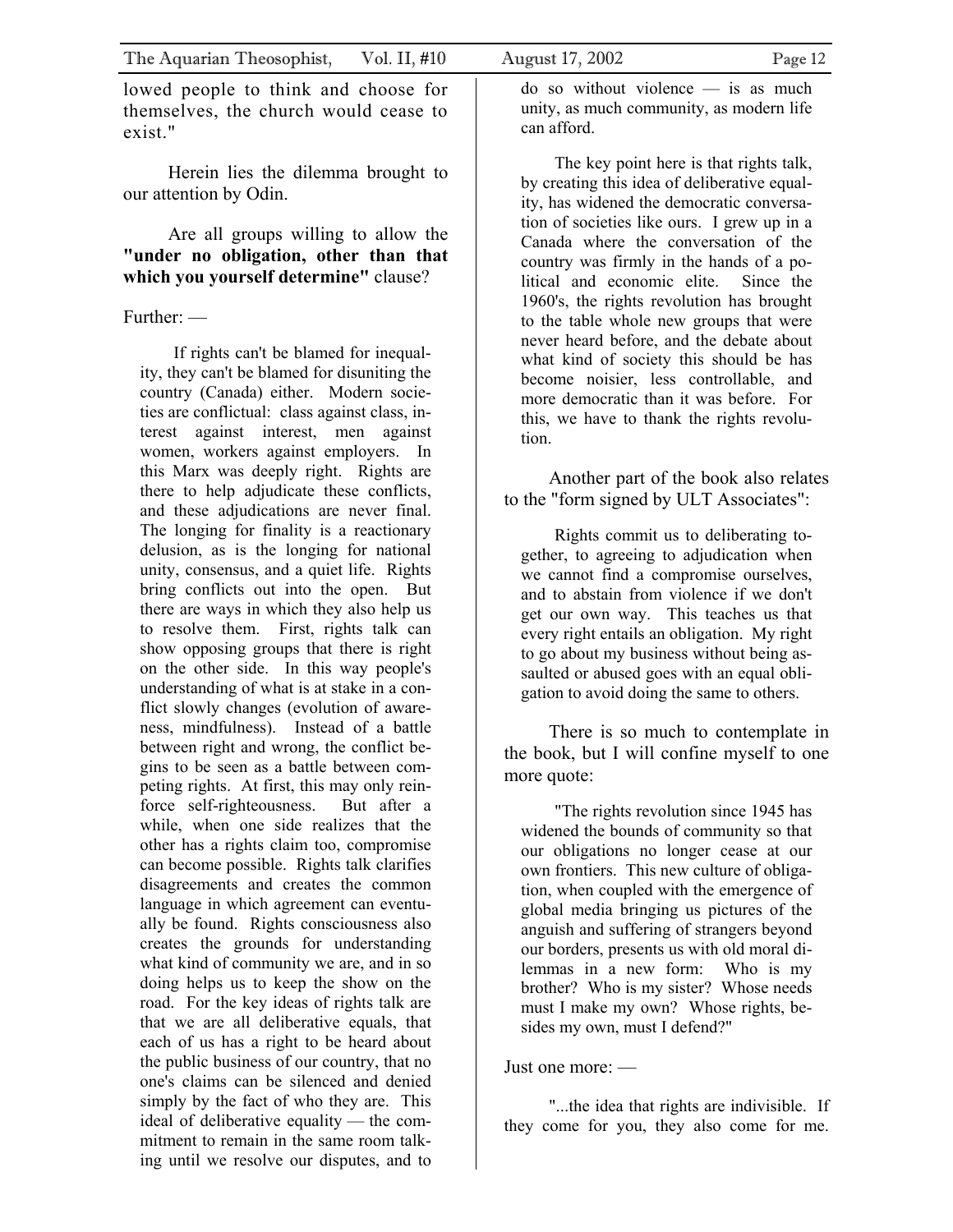That means we must stick together." **Universal Brotherhood.**

This is to give you a larger glimpse into the *Rights Revolution* by Michael Ignatieff, available from:

> House of Anansi Press Limited 34 Lesmill Road Toronto, ON M3B 2T6 CANADA or [http://www.anansi.ca](http://www.anansi.ca/)

other books

*A Just Measure of Pain; The Needs of Strangers; Isaiah Berlin: A Life; Virtual War: Kosovo and Beyond* 

Thank you for the opportunity to share this with you.

LAURA GRAY

**Odin:** Laura, you awoke a line of thought that has a life of its own: Judge pointed out much of what we are experiencing in his article, "A Transition Age":

There is, first, our own work, in and on ourselves, each one. That has for its object the enlightenment of oneself for the good of others. If that is pursued selfishly some enlightenment comes, but not the amount needed for the whole work. We have to watch ourselves so as to make of each a centre from which, in our measure, may flow out the potentialities for good that from the adept come in large and affluent streams.

The future then, for each, will come from each present moment. As we use the moment so we shift the future up or down for good or ill; for the future being only a word for the present -- not yet come -- we have to see to the present more than all. If the present is full of doubt or vacillation, so will be the future; if full of confidence, calmness, hope, courage and intelligence, thus also will be the future.

As to the broader scope of the work, that comes from united effort of the whole mass of units. It embraces the race, and as we cannot escape from the destiny of the race we have to dismiss doubt and continue at work.

The race is, as a whole, in a transition state, and many of its units are kept back by the condition of the whole. We find the path difficult because, being of the race, the general race tendencies very strongly affect us. This we cannot do away with in a moment. It is useless to groan over it: it is also selfish, since we, in the distant past, had a hand in making it what it now is.

The only way we can alter it is by such action now as makes of each one a centre for good, a force that makes "for righteousness," and that is guided by wisdom. From the great power of the general badness we each one have a greater fight to wage the moment we force our inner nature up beyond the dead level of the world.

So before we attempt that forcing we should, on the lower plane, accumulate all that we can of merit by unselfish acts, by kind thoughts, by detaching our minds from the allurements of the world. This will not throw us out of the world, but will make us free from...the immense power of the unconscious and material basis of our nature. That material base being devoid of soul is more inclined on this plane to the lower things of life than to the higher.

Hence, until we have in some degree conquered that, it is useless for us to be wishing, as so many of us do, to see the Masters and to be with Them. They could not help us unless we furnish the conditions, and a mere desire is not the needed condition. The new condition calls for a change in thought and nature.

So the Masters have said this is a transition age, and he who has ears to hear will hear what has thus been said. We are working for the new cycles and centuries.

Hence we are not working for some definite organisation of the new years to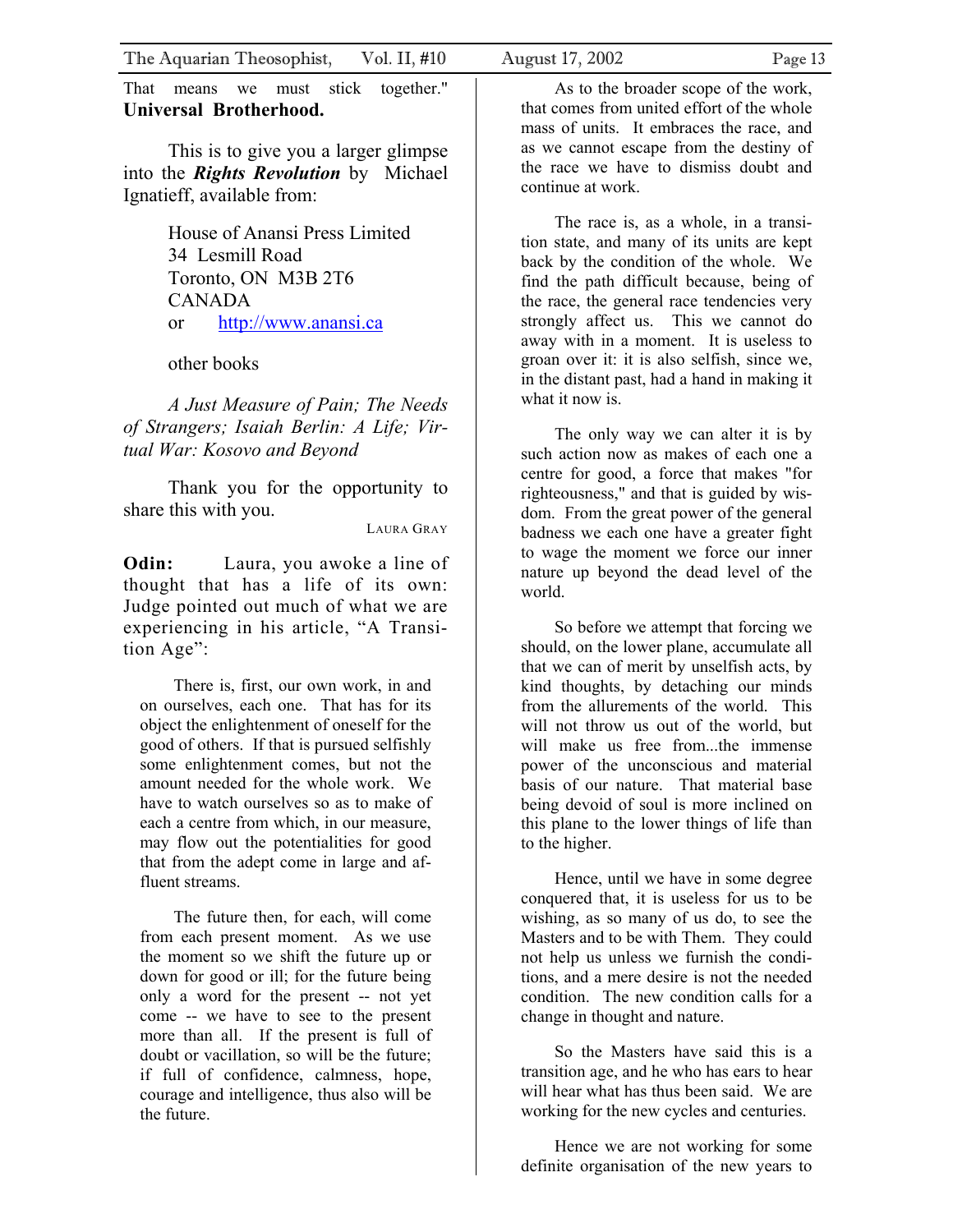<span id="page-13-0"></span>come, but for a change in the Manas and Buddhi of the Race.

That is why it may seem indefinite, but it is, nevertheless, very defined and very great in scope. We are working for the new cycles and centuries.

Masters could give now all the light and knowledge needed, but there is too much darkness that would swallow up all the light, except for a few bright souls, and then a greater darkness would come on.

Many of us could not grasp nor understand all that might be given, and to us would result a danger and new difficulty for other lives, to be worked out in pain and sorrow. It is from kindness and love that Masters do not blind us with the electric flash of truth complete.

But concretely there is a certain object for our general work. It is to start up a new force, a new current in the world, whereby great and long-gone Gnanis, or wise ones, will be attracted back to incarnate among men here and there, and thus bring back the true life and the true practices. Just now a pall of darkness is over all that no Gnani will be attracted by.

Even in India it is dark, for there, where the truth is hid, the thick veil of theological dogma hides all; and though there is a great hope in it the Masters cannot pierce through to minds below. We have to educate the West so that it may appreciate the possibilities of the East, and thus on the waiting structure in the East may be built up a new order of things for the benefit of the whole.

We have, each one of us, to make ourselves a center of light; a picture gallery from which shall be projected on the astral light such scenes, such influences, such thoughts, as may influence many for good, shall thus arouse a new current, and then finally result in drawing back the great and the good from other spheres from beyond the earth.



### **DNYANESHVARI**

#### **XXI**

[The *Dnyaneshvari* is mentioned many times by Madame Blavatsky, always in glowing terms. The following rendition is extracted from Manu Subedar's translation. The great Sage, Dnaneshwara Maharaj sang this work to his people when he was quite young. He did it in their native language, Marathi, about 700 years ago. It is his commentary on the *Bhagavad Gita.*]

[Continued from Vol. II, #9]

#### Chapter VIII

**Shri Krishna is speaking:** In the course of the day and night of Brahman is the apex of the universe. It is the chief station of those who are eternal, the highest point of the mountain of Triloka. It takes the life of fourteen Indras to make a day of Brahman. When the four great periods (Yugas) have gone around a thousand times, it makes a day of Bramadev and when an equal number passes again, it makes a night.Those who live during this day and night, realize what time is. They really know what is a day and what is a night, who can see and live through the day and night of Brahma. When the sun rises, the universe is filled up with living things and when the night comes, those who are created from the five elements. spontaneously dissolve. It happens in the same way as other spontaneous phenomena, such as a tree growing from the seed and rain dropping from the clouds. Unity is felt, nothing appears dissimilar to anything else. Even the word 'happiness' disappears like curds, which lose the very name of milk, from which they are made.

<sup>[</sup>Collated from "The Transition Age," and *Letters That Have Helped Me,* Letter 2]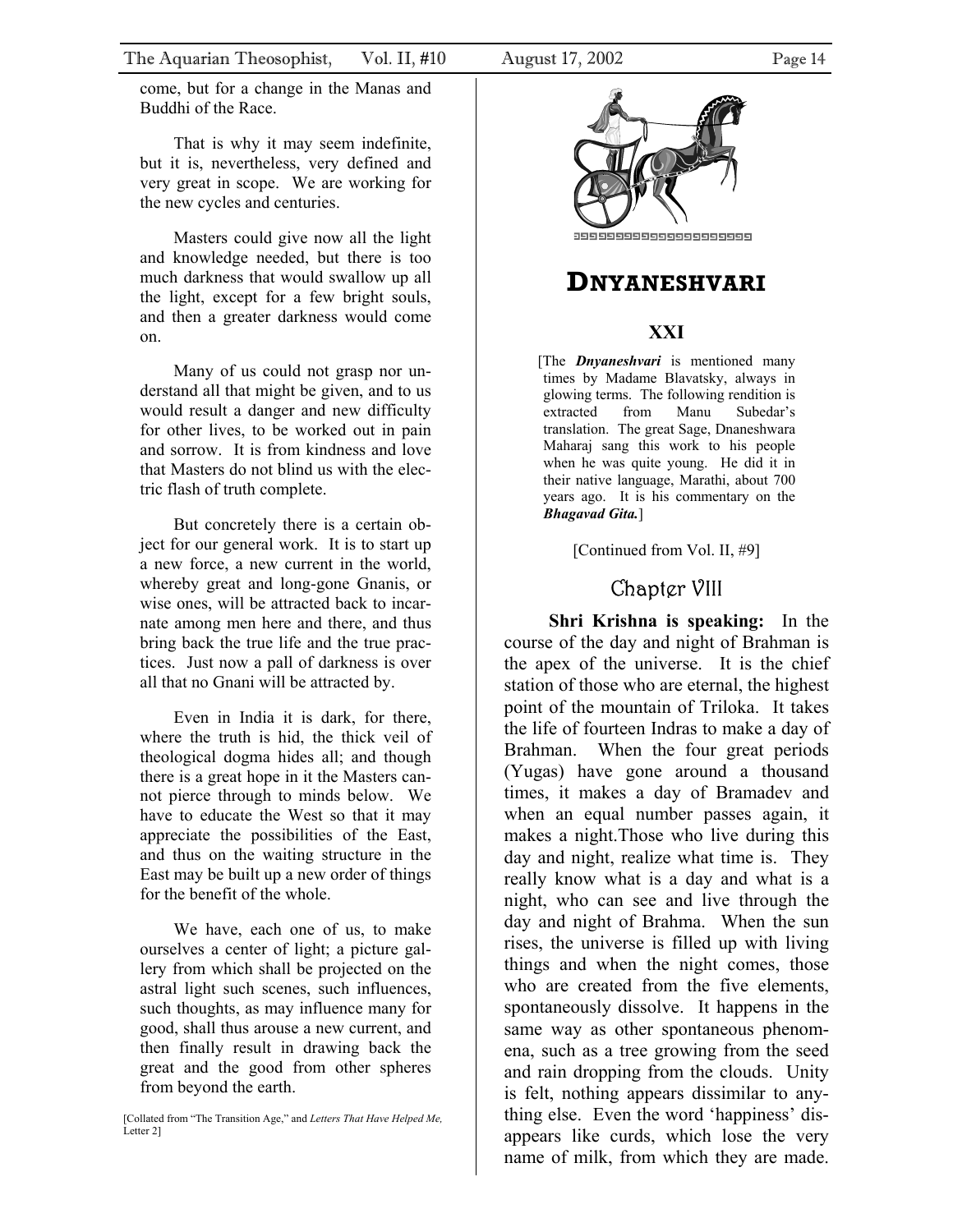With the elimination of the form, the character of the world as world disappears and it becomes, what it was at its origin. The undifferentiated (Avyakta) becomes the differentiated (Vyakta), as when ornaments are made from silver which, being melted, loses its cubic form in the first instance and is turned into different shapes. Both the original form and the resulting form were in the colored metal. So both the differenttiated and the undifferentiated, reside in Brahman. Brahman is neither differentiated nor undifferentiated, neither eternal nor perishable. Brahman is beyond these two qualities, incomparable, existing without origin. Though he becomes the universe, He is not destroyed when the universe is destroyed, just as the meaning survives in the mind, when the words written on a slate are wiped out.

Brahman is the greatness of men, who have thrown off pride. He is the total knowledge of those, who have gone beyond the qualities (Guna). He is the highroad for His devotees leading to the kingdom of salvation. It is useless to give you further details. In short, a man always attains Him, whichever way he turns. Like warm water cooling at the touch of a breeze, or darkness disappearing when the sun rises, ignorance disappears, when it reaches Brahman. Fuel becomes fire, when it falls into fire and once it has fallen there, it cannot become wood by any effort. Sugar cannot be turned into sugar cane by any amount of exertion. Butter, which comes out of milk, cannot be made into milk again. In the same way, rebirth is not for those who have attained Him. I have told you plainly, O Arjuna, that to attain Me, is to attain this supreme end.

It is very easy to know exactly the condition, which a Yogi achieves on death. Though sometimes it happens, that those who give up the body permanently have got to return to it, those reach Brahman amongst the Yogis, who abandon the body at a proper time. At the time of death, it is the inside fire which goes out. When this

is gone out, the body is merely a mass of matter and a Yogi has to seek this in darkness. At such a time, how is one to retain memory and to attain Brahman? In the mass of matter in the form of body, life is drowned and one forgets everything. It is like the putting out of light, which one is carrying in one's hand, before the object of search is found. In short the mainstay of consciousness is the inside fire.

Those who, having experienced Brahman, come to the end of life with the radiance of vital energy during the bright half of the month, during day time and in any one of the six months of Uttarayana (from the middle of January to middle of July) owing to the advantage of these circumstances, attain Brahman. The conjunction of these circumstances is important. It leads one on the straight path of selvation. This is regarded as the better time for death. Unfavourable death is that, in which towards the end, cough and delirium predominate and cause darkness in the heart. The senses become stiffened, memory confused, mind unsteady and breathing difficult. With the passing of internal energy or fire, there is a cloak over all knowledge. It is like the moon being covered up by clouds in the rainy season, when it is neither dark nor light. In the heart, there is neither death nor life. A percentage becomes a cipher and awaits extinction. So clouded are the mind, intelligence and the senses, that whatever has been acquired from birth is practically wiped out. Such a situation means certain rebirth, and no salvation. Being a Yogi, he may rise as far as the world of the moon, but he must come back to this world.

These two paths are eternal. One is a straight one and the other a roundabout one. You have been told of these, in order that you may be warned. Who will go by the by-lanes, if the high-way is open to him? Who will leave nectar, when he can distinguish between nectar and poison?

[TO BE CONTINUED]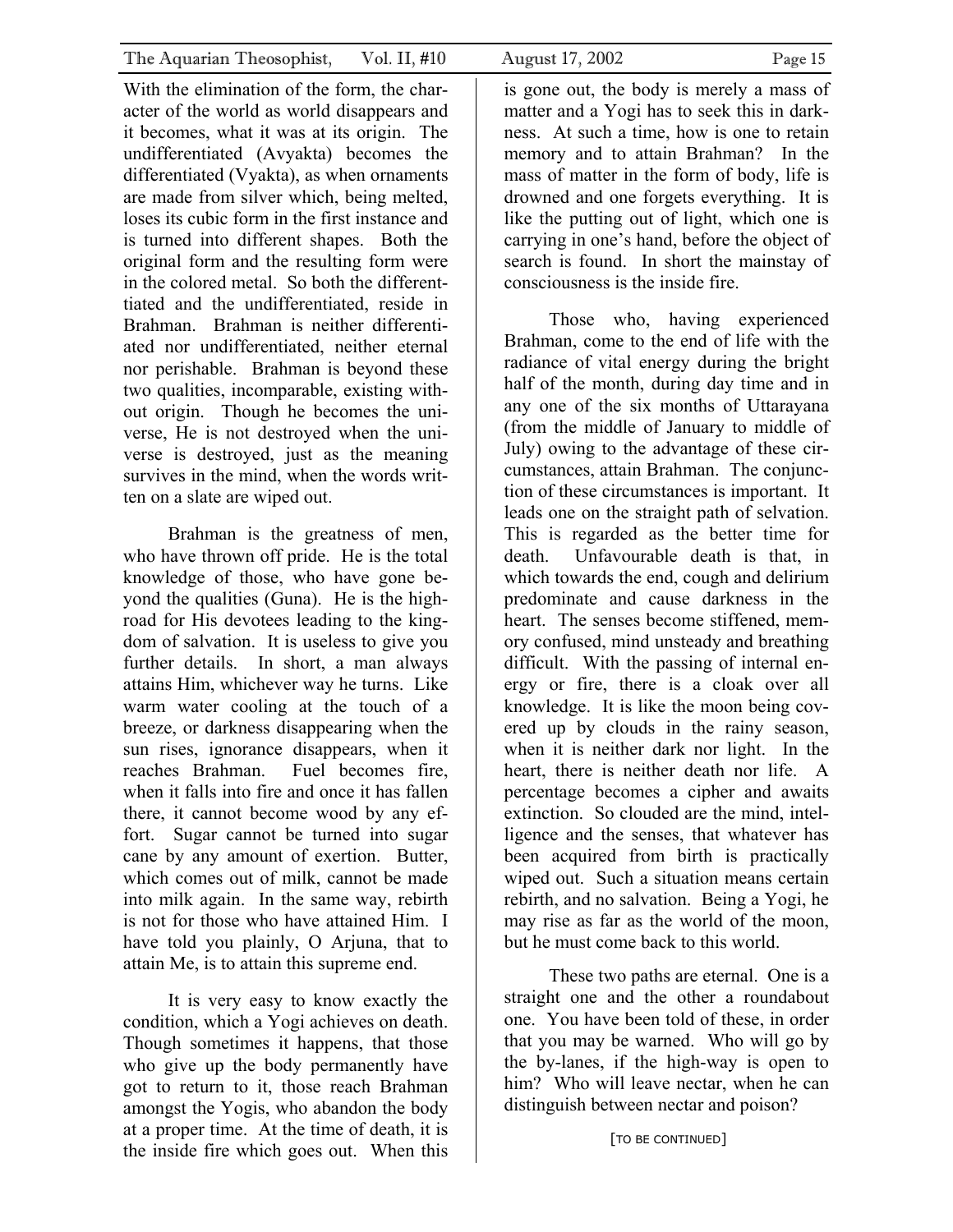### Liquid Light

<span id="page-15-0"></span>Light can be turned into a glowing stream of liquid that splits into droplets and splatters off surfaces just like water. The researchers who've worked out how to do this say "liquid light" would be the ideal lifeblood for optical computing, where chips send light around optical "circuits" to process data.

Liquid light sounds like a contradiction, since the three phases - gas, liquid and solid - usually only apply to atomic matter. Although researchers sometimes talk about a light beam as if it's a gas, because the photons move around randomly within the beam and can exert pressure due to their momentum, they don't usually mean it literally - until now.

You really can think of light as a gas, says Humberto Michinel's team at the University of Vigo in Ourense. And like any gas, it can be made to condense into a liquid.

The researchers have been working on "non-linear" materials, which slow light down by an amount that depends on the intensity of the beam rather than simply a fixed amount, as happens in water or glass. In most non-linear materials, the more intense the light, the more it is slowed down. That means the inside of a beam slows more than the outside, as if it were passing through a convex lens, and the beam is focused to a point, rather than transmitted as you'd want in an optical computer.

But this doesn't have to happen, Michinel realised. If you have a material in which the light slows less when the intensity of the beam gets very high, then a high-energy laser beam could be concentrated into a tight column instead. This column behaves just like a liquid, says group member Jose Ramon Salguiero at the University of Santiago de Compostela in Spain.

#### **Shattered drops**

The researchers carried out computer simulations of what would happen to a light pulse concentrated in this way. They showed that the pulse had a kind of surface tension, making it stretchy on the outside, and that it would shatter into smaller drops when it bounced off a surface, just like a liquid.

Other researchers aren't convinced, however. "The name is catchy and it's a clever idea, but I'm not sure it's really going to change things," says Demetrios Christodoulides at Lehigh University in Bethlehem, Pennsylvania, part of a competing team also working on non-linear materials.

One problem is whether the material that Michinel wants to use to test his predictions will be up to the task. Michinel reckons a "chalcogenide" glass made by Frédéric Smektala and colleagues at the University of Rennes in France is just right for making liquid light. But Christodoulides says that the material would have to interact so strongly with the light that the droplets would probably be absorbed before they could get anywhere.

But if the researchers can make liquid light, blobs of the stuff could form the heart of an optical computer. The speed of silicon-based processors is limited by the rate at which electrons move round circuits. An optical computer based on photons would be much faster, but it's tough to bounce light around without the beam spreading out and information disappearing. "Liquid drops are optimal candidates to be information bits," says Michinel.

But Christodoulides believes his own approach is a better bet: adjusting the design of optical pathways so that they handle pulses of ordinary light better. "Pulses are discrete things and you can do digital operations with them," he says. "A liquid can end up anywhere and be quite unpredictable." Journal reference: *Physical Review E* (vol 65, p 066604)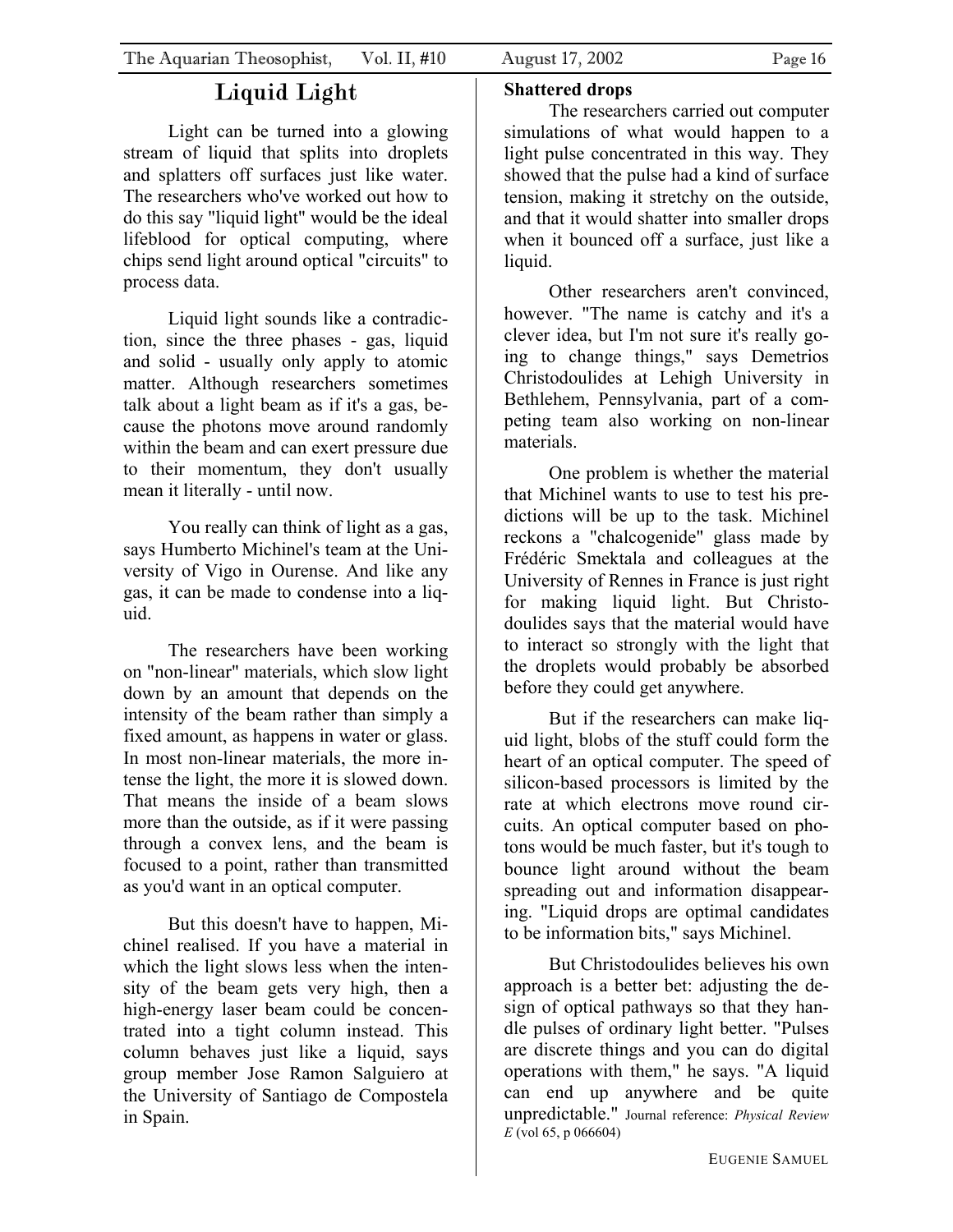### <span id="page-16-0"></span>CORRESPONDENCE

#### BREAKFAST TABLE INTERLUDE

ULT's are flexing their "universality" muscles all over the world — timidly perhaps, but nevertheless in a discernable way. Perhaps the phenomena is universal. Even the Saudi population is beginning to wonder if the human family might be more important than servitude to the priests./EDS

*The Rights Revolution* by Michael Ignatieff. Excepts from his Public Lecture: Tuesday, November 7, 2000 at the University of Toronto.

#### <http://masseylectures.cbc.ca/2000live.html>

What space remains in common if each nation insists on its own?"

Since the proclamation of the Universal Declaration of Human Rights in 1948, rights have become the dominant language of the public good around the globe. In Canada, rights have become the trump card in every argument from family life to Parliament Hill. But the notorious fights for aboriginal rights and for the linguistic heritage of French-speaking Canadians have steered Canada into a fullblown rights revolution.

We are living in the first human society actually attempting to create a political community on the assumption that everyone — literally everyone — has the right to belong. We are all embarked on the same perilous adventure, whether we can live with our differences or die because of them.

The idea of rights implies that my rights are equal to yours. If rights aren't equal, they wouldn't be rights, just a set of privileges for separate groups of individuals. The essential purpose of any political community based on rights is to protect that equality on behalf of everyone. What holds a nation together, then, is this commitment we each make to treat all individuals the same.

When we see justice done — for example, when an unjustly imprisoned person walks free, when a person long crushed by oppression stands up and demands her right to be heard — we feel a deep emotion rise within us.

That emotion is the longing to live in a fair world. Rights may be precise, legalistic, and dry, but they are the chief means by which human beings express this longing.

**Laura:** In reference to the extreme fundamentalism, Michael Ignatieff, states; that the move to unity and globalization is a threat to those who still take their identity from their group. Globalization and the breaking down of barriers depends upon us taking our identity from within.

Fundamentalists feel threatened when asked to see similarity or Universal Brotherhood as a fact. (He likened it to the pressure put upon the south to accept African Americans as equal.) They feel a loss of identity, if their sect is no longer separate. So then, the "severe battle" mentioned by Judge is within each of us. To answer the question, requires a position of the Self of All, or of the Heart.

In practical terms it seems that the Theosophist in all circumstances should disengage from dissentions and differences, while engaging unity and universal brotherhood as fact.

Since we do not live in a vacuum, Ignatieff reminds us that such action will create a backlash — some of which we see in the resurgence of fundamentalism.

It is nature's test to see if we can maintain the truer position outwardly that we have already realized inwardly.

As pupil teachers we are surrounded by psychic materialism (hypnotists, past life regressionists, psychic healers etc.) We meet upon those who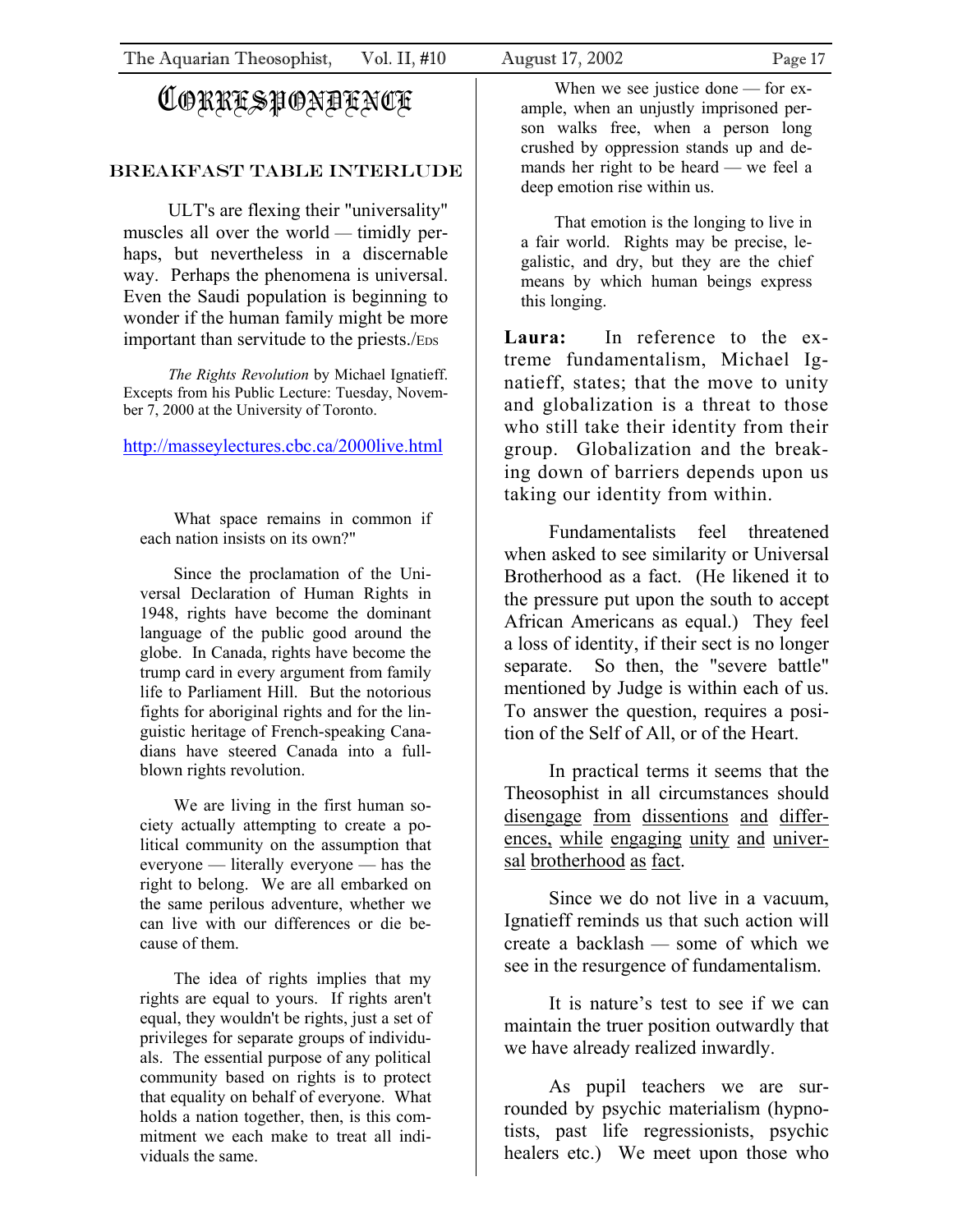are inclined towards popery and as workers for brotherhood continues quietly in the "motives" of each.

To become a "center of spiritual influence" we need at least some realization of what this means, and as a shadow of the "realization" there will be a gauge for determining what it is not. The struggle to recognize Theosophy is within each student — every day. From this we can infer that true spiritual influence underlies the visible and is not advertised. It brings to mind two approaches to Theosophy —

a) Behold I know — the Eye Doctrine

b) Thus I have heard — the Heart Doctrine

At the high school my children attended, a 15 year old girl (Muslim) was severely bludgeoned with an axe, by her father. Her "crime" was being seen talking to boys at school. The father felt (as did the mother) that the family as a unit, was made impure by this act. They do not recognize the daughter as an independant being nor themselves independent from each other.

My son Angus as well, was threatened for sitting beside another Muslim girl in the school cafeteria. He was able to explain his intention was to promote tolerance and not for personal reasons. His would be attackers became friends and a few more walls of separateness came down.

For the Muslim father, no "Declaration of Independence" is realized, all sense of Self is taken from the outer form, and when it is made "impure" it must be corrected in a physical way. It is a view of the world from the position of the five senses. The challenges ahead are many and no one is to be left behind on this evolutionary journey. (Kwan Yin Pledge). The struggle

for parents, students and staff at the high school, was to help each other, not to judge, but to look **directly at the problem** and create a solution. When something bad comes together with something good, it is a moment of creation, that can enlighten all, if we do not judge. The young woman recuperated physically from her injuries and the father has a prison sentence. The family **and their community** blames the young woman. So full resolution will have to wait until another day. My heart goes out to the Muslim people as they go through this painful journey.

Thank you Odin for the moment to contemplate this, and bringing HPB's, "First letter to the American Convention", to my attention .

**Laura:** If you have a moment to contemplate this I would appreciate your input.

The second object of the TS on the comparative study of religion, sciences and philosophy both ancient and modern.

Many students feel that mentioning the "other" is watering down Theosophy or going off the Path.

It seems though that it is essential to understanding the Secret Doctrine to have this comparative understanding. Would it not be a form of "fundamentalism" to exclude all other expressions of Theosophy from our study? Is it getting away from the original teachings of HPB to bring in these comparisons? Some think so and some do not. Where is the common ground? Many discussions on the internet and in ULT study classes are caught in this loop.

**Onlooker:** You ask where is the "common ground"? I would say it is in the Associate Card: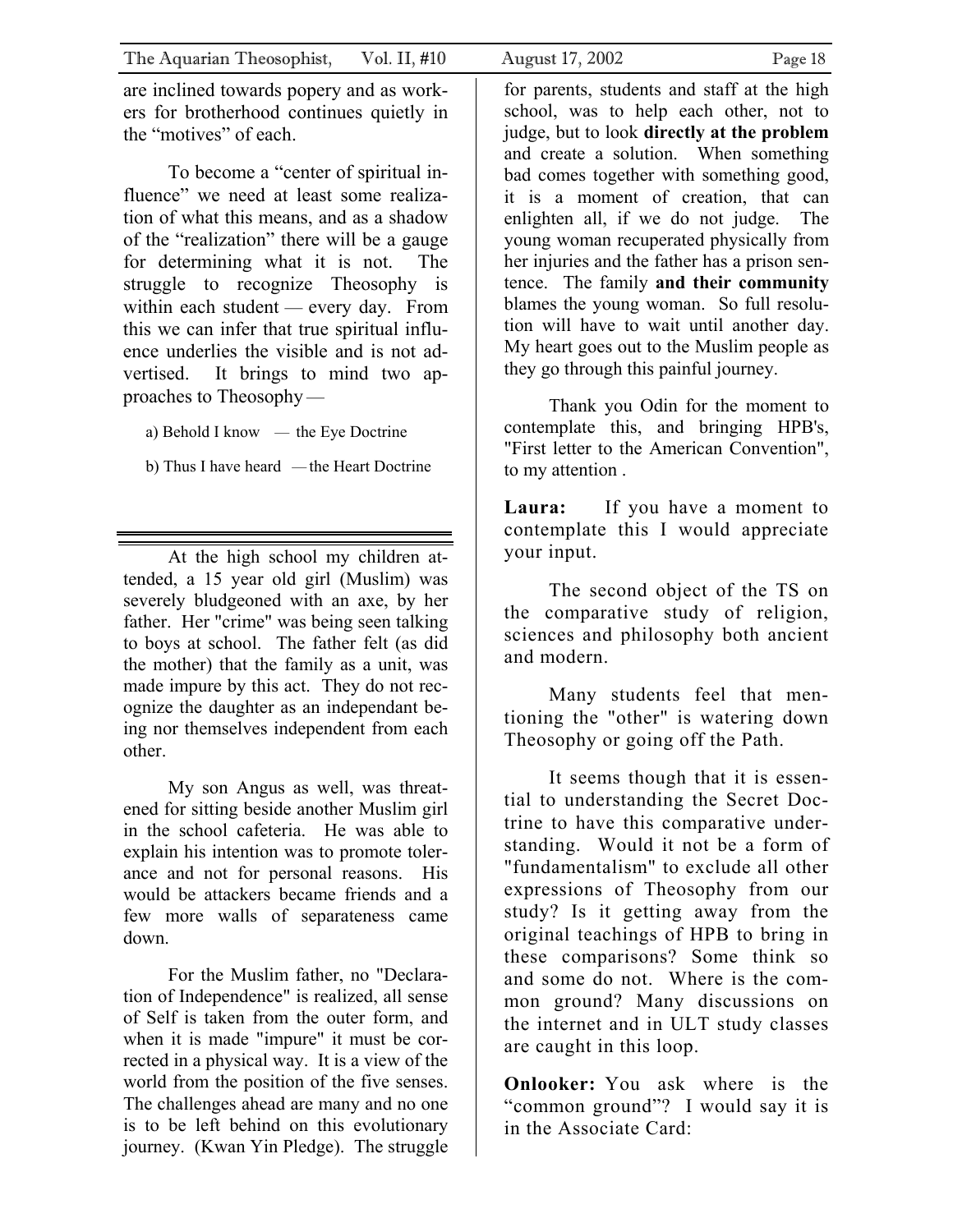<span id="page-18-0"></span>…it being understood that such association calls for no obligation on my part, other than that which I, myself, determine.

 In other words, some Associates do their PATH one way, others do it in another way. The "evil" arises when an Associate or student insists on their way being THE WAY!! The outcome hinges not so much on "what we are doing," but **where we are coming from!** or as the *Voice says,* "

…each failure is success and each sincere attempt wins its reward in time. The holy germs that sprout and grow **unseen** in the disciple's soul, their stalks wax strong at each new trial, they bend like reeds but **never** break, nor can they e'er be lost. But when the hour has struck they blossom forth. (p.68-69)

It is one of those dilemmas that have no clear cut answers in the back of the book. It's like that Muslim father now serving a jail term. His right of free movement is destroyed to ensure the girl's "safety," but the "problem" of group versus individual lingers on. If other than the total freedom pointed to on the Associate Card is practiced in the ULT, we get on the slippery slope of sacerdotalism:

I will point out the greatest, the chief cause of nearly two thirds of the evils that pursue humanity ever since that cause became a power. It is religion under whatever form and in whatsoever nation. It is the sacerdotal caste, the priesthood and the churches; it is in those illusions that man looks upon as sacred, that he has to search out the source of that multitude of evils which is the great curse of humanity and that almost overwhelms mankind. Ignorance created Gods and cunning took advantage of the opportunity. [*MH, p. 57-8*]

Or again:

If in all that is taking place on the physical plane we "hold sway over ourselves", "see far enough" (Emerson) , keep

on with the work of Theosophy pure and simple (and figuring out what that means), Theosophy will become visible in our lives — not eyeball visibility, but that *influence*  which lights the fire of hope in another, makes them wonder: "Well if they can do it maybe I can too."

### *Guest Editorial & Discussion*  EFFORT IS GREATER THAN DESTINY

#### Hi,

I received this discussion at the Lodge email from an SD study group and when I replied they could not accept the reply because of the way their system is set up. Perhaps you could find a slot for it.

#### Friends,

Using what is said in italics I would like to respond to what has been said. My remarks will follow the italicized portion.

*From: L. R. A Subject: Faith* 

*Hello Friends,* 

*As \_\_\_\_\_ and \_\_\_\_\_ pointed out recently, we are humans "wearing coats of skin." I take some of this to mean that in our present state, we are imprisoned, as it were, within our present evolutionary limitations, regardless of the higher Truth and lofty ideals to which we all aspire.* 

*Thanks to those who gave feedback on the question of meditation and prayer. As was pointed out, comprehensive discussions of both topics appear in the WisdomWorld.org website. This brings us to the question of faith. Much is being discussed about the "travesty" that modern religions have become vis-à-vis the SD and ancient wisdom. Those of us who were brought up in the various religions were taught to pray, from early age, to God, to Christ, the Virgin Mary, etc., and to have faith that Deity as we saw it, would make our worldly lives more bearable.*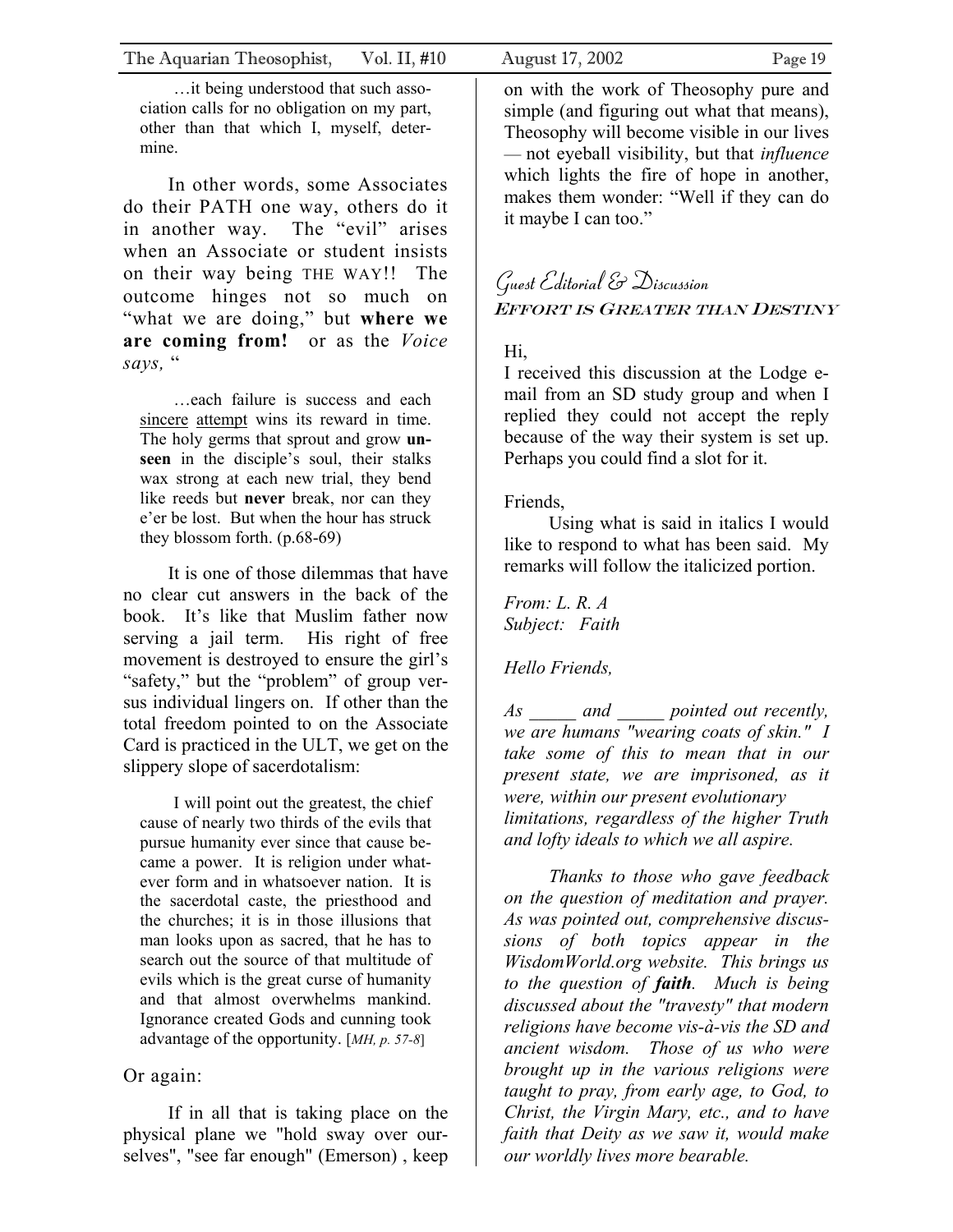*Now that we are pursuing higher Truth, in What or Whom shall we have faith? The answer might be that we must have faith in Highest Truth, a Truth that ultimately will bring us peace, clarity, certain knowledge that all is well.* 

*But because we are indeed "wearing coats of skin," we get impatient. We don't want to wait an unknown number of reincarnations before we see more light. It is quite human to want at least a little more light NOW.* 

*What can we do? We have discussed "meditation," a rather broad subject it seems to me, because there seem to be so many techniques. What else can we do, aside from exercising our intellects, to gain more light, to expand our awareness, to develop our powers of Intuition perhaps, so that we may carry on with more serenity?* 

#### **First,** a comment on this part:

"*As \_\_\_\_\_ and \_\_\_\_\_ pointed out recently, we are humans "wearing coats of skin." I take some of this to mean that in our present state, we are imprisoned, as it were, within our present evolutionary limitations-regardless of the higher Truth and lofty ideals to which we all aspire."* 

#### Thus have I heard,

We are Spiritual Beings Standing among material things. How could I be any of the things I think myself to be if I am the Power to think? Our present evolutionary limitations are our old habits reasserting themselves, which the devotee sees as being necessary to abandon, because of our lofty ideals and the pursuit of higher Truth.

"[*Now that we are pursuing higher Truth, in What or Whom shall we have faith? The answer might be that we must have faith in Highest Truth, a Truth that*  *ultimately will bring us peace, clarity, certain knowledge that all is well.*]"

#### Thus have I heard,

All that anyone can know of the "Highest" is what he knows in, thru and by himself. To pursue Higher Truth is to pursue your true Self. You must have faith in yourself as a devotee to the Self in All as no other can do this for you. Peace and clarity only come to those who "Act" for and as the Self of all.

*"But because we are indeed "wearing coats of skin," we get impatient. We don't want to wait an unknown number of reincarnations before we see more light. It is quite human to want at least a little more light NOW."* 

*"What can we do? We have discussed "meditation," a rather broad subject it seems to me, because there seem to be so many techniques. What else can we do, aside from exercising our intellects, to gain more light, to expand our awareness, to develop our powers of Intuition perhaps, so that we may carry on with more serenity?"* 

#### Thus have I heard,

The good news is: If we stop using {the coats of skin} as a reason for not seeing, and Act as a Spiritual Being Standing among material things, then we can selfcorrect. Why, because, **as the power to perceive**, we look upon all things and their opposites. This is why it is said that "Good" is not the goal but a choice. The "Chooser" is above and beyond the "choices."

So don't Wait anymore Act Now You are the LIGHT!

The best technique for the development of concentration, and meditation is to "Seek To Render Gentle Service to All that Lives" in every thing you do and think and when you find something that doesn't deserve your Gentle Service stop and look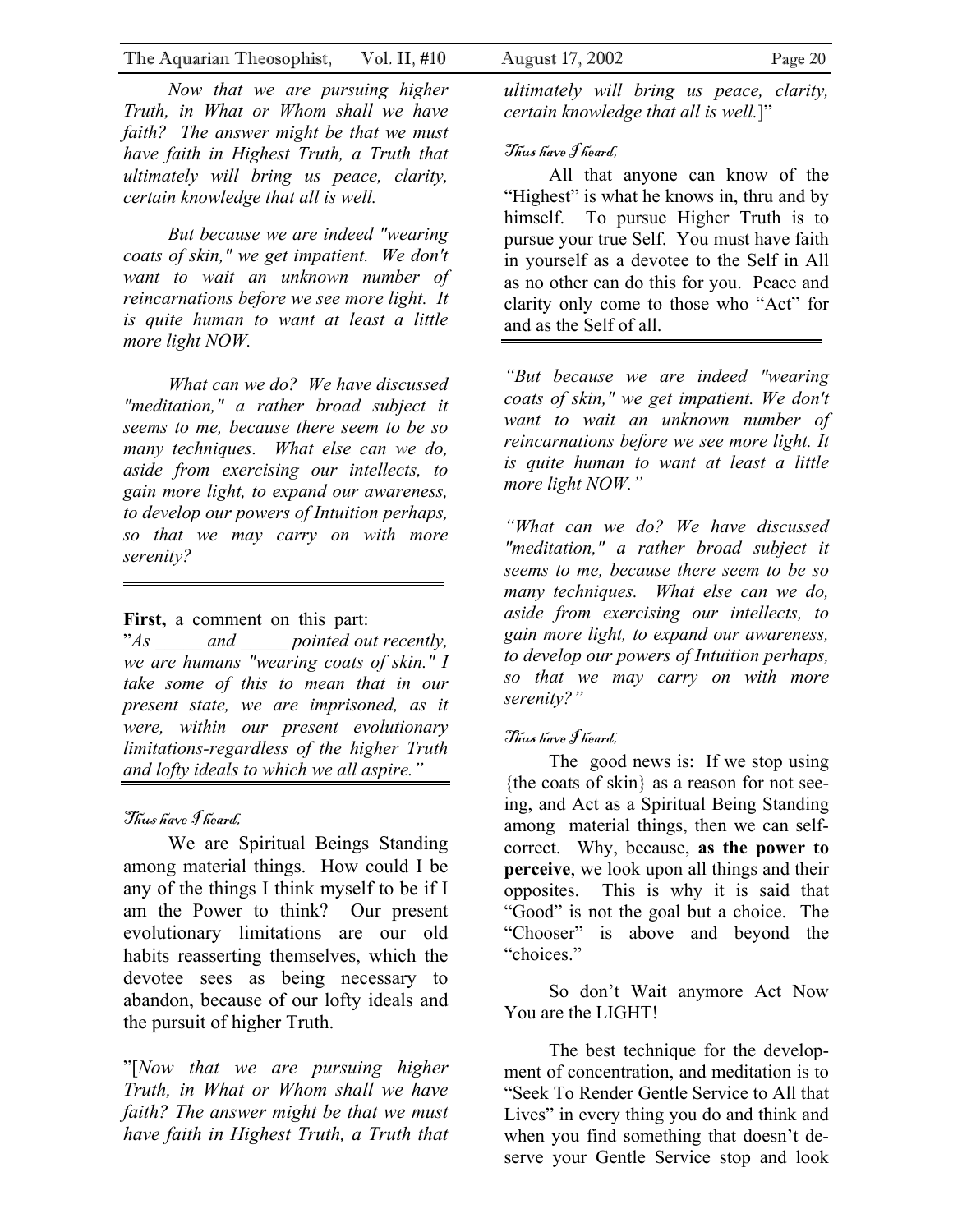<span id="page-20-0"></span>for the old habit that is holding you to this delusion and self correct from the position as a Spiritual being.

This practice will develop the faculty for the perception of being **self-conscious** of the SELF in all, and the demise of the ability of old habits to affect how you perceive duty.

One of the most difficult things to shake off is the idea that "power" comes from outside. Gandhi had it with his people as did Martin Luther King, Jr. with his, and Vinoba Bhave as well. However, the old Egyptians knew too well that an ounce of eternity is worth a ton of evanescence, so they gave people like us one word to work with: **TRY.** Effort to know more about the mystery called "I" is a seed planted for all of us, for no man travels alone.

Remember that the only God man comes in contact with is his own God, called Spirit, Soul and Mind, or Consciousness, and these three are one.

But there are weeds that must be destroyed in order that a plant may grow. We must die, said St. Paul, that we may live again. It is through destruction that we may improve, and the three powers, the preserving, the creating, and the destroying, are only so many aspects of **the divine spark within man.** (*Transactions,*  p. 69)

Or again, there is the absolute necessity of Confidence in the One Self within, or, SELF-CONFIDENCE:

It is said somewhere that selfdiscipline often leads one to a state of self-confidence which becomes vanity and pride in the long run. I say, foolish is the man who says so. This may happen only when our motives are of a worldly character or selfish: otherwise, selfconfidence is the first step to that kind of WILL which will make a mountain move:

"To thine own self be true, and it must follow, as the night the day, thou can'st not then be false to any man." [HPB in "She Being Dead Yet Speaketh"]

#### A Few Saudis Defy a Rigid Islam to Debate Their Own Intolerance

rob ford July 12, 2002 By NEIL MacFARQUHAR

JIDDA, Saudi Arabia — Prompted by the Sept. 11 attacks on the United States, a cautious debate is taking place in Saudi Arabia's closed society over intolerance toward non-Muslims and attitudes toward the West that are now viewed by some as inspiring unacceptable violence.

The debate appears to represent a significant shift in a society whose Wahhabi branch of Islam tends to make such questioning taboo. Mention that 15 of the 19 hijackers involved in attacking America were Saudis to almost any room full of people here, and denials still pour forth. There is no concrete evidence, people will argue, adding that even if Osama bin Laden, a native son, was somehow involved, he was led astray by his rabid Egyptian coterie.

But cracks are beginning to appear in this facade of disavowal. A small group of intellectuals, academics, journalists and religious scholars are quietly suggesting that change is needed.

"We have to confront a lot of things that we thought were normal," said Khaled M. Batarfi, the managing editor of Al Madina, a daily newspaper pushing the limits of what can be published. "We have to examine the opinions that resulted in these bad actions and see if they are wrong, or people just took them out of context."

"Before Sept. 11, it was just an opinion, `I think we should hate the others,'" he said. "After Sept. 11, we found out ourselves that some of those thoughts brought actions that hurt us, that put all Muslims on trial."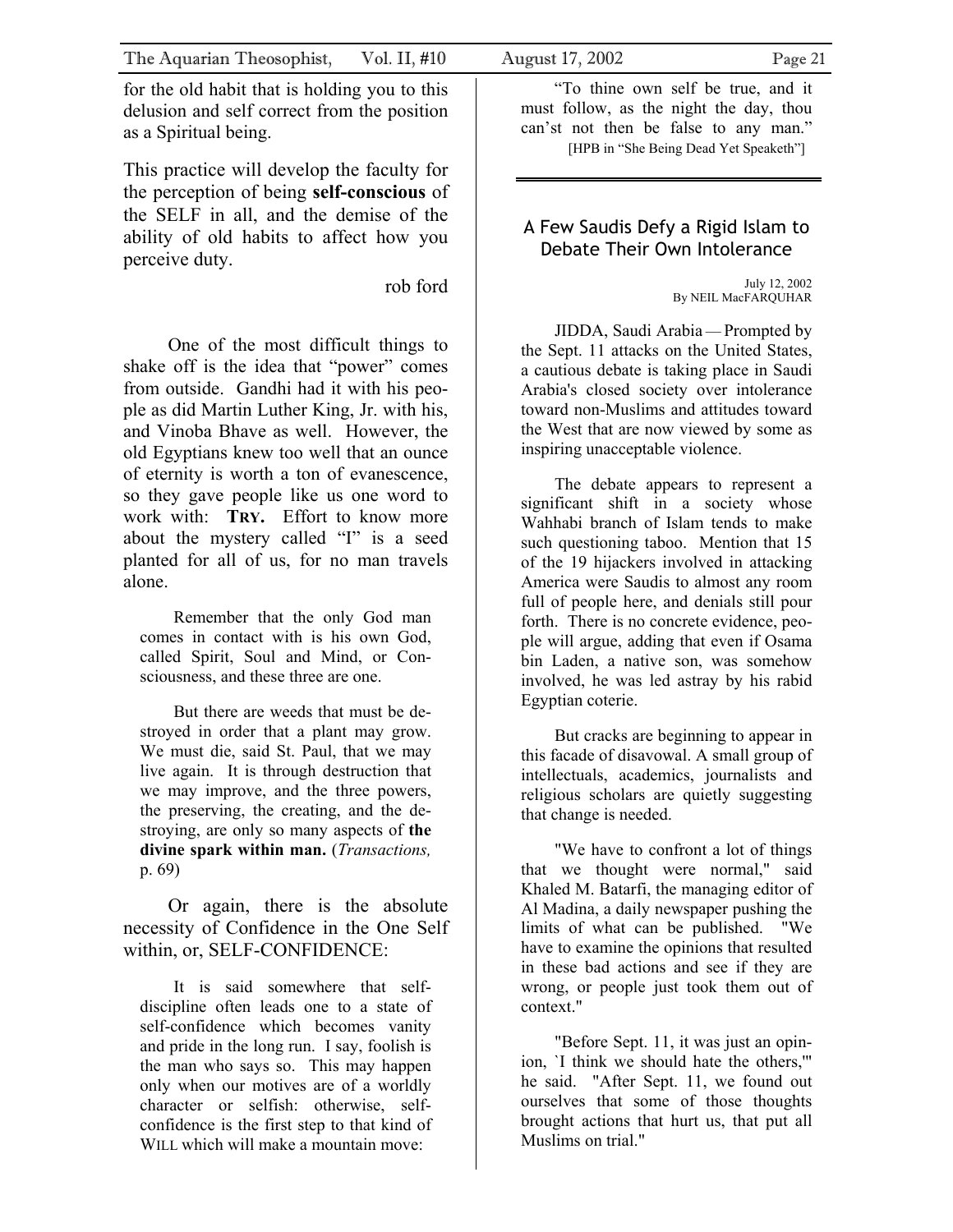Such positions remain controversial. After scores of Saudi religious scholars and academics issued a manifesto this spring suggesting that Muslims might find common ground with the West, they were subjected to withering rebuke by those who accept the Wahhabi notion that Islam thrives on hostility toward infidels.

"You give the false impression that many people condemned the war against America," read one such denunciation on a popular Web site, "But the truth is that many people are happy declaring this war, which gave Muslims a sense of relief."

In another, Sheik Hamad Rais al-Rais, an elderly blind scholar, suggested the manifesto writers showed too much sympathy for the victims of Sept. 11 and debased Islam by neglecting to mention that jihad, or holy war, remains a central tenet.

"You cry for what happened to the Americans in their markets and offices and ministries and the disasters they experienced," he wrote, "and you forget the oppression and injustice and aggression of those Americans against the whole Islamic world."

A number of factors have spurred such debate. Since Sept. 11, the monarchy has eased some suppression of free speech.

In addition, a deadly fire at a girl's school in Mecca exposed some of the domestic costs of extremist opinion when trapped students reportedly died because enforcement of modest dress codes kept male rescuers away. In June, the government announced the arrest of a Qaeda cell after months of royal denial that there were any local supporters.

But open discussion of the effects of Wahhabism faces daunting hurdles, not least that hard-line clergy and other scholars with significant influence instantly attack.

The austere teachings of Muhammad bin Abd al-Wahhab, who rejected the worship of saints or idols, have been prevalent in Saudi Arabia for more than

two centuries. The ruling Saud dynasty owes its very control over the peninsula's once fractious tribes to the fact that their ancestors championed his teachings.

Saudis abhor the term Wahhabism, feeling it sets them apart and contradicts the notion that Islam is a monolithic faith. But Wahhabi-inspired xenophobia dominates religious discussion in a way not found elsewhere in the Islamic world.

Bookshops in the holy cities of Mecca and Medina, for example, sell a 1,265-page souvenir tome that is a kind of "greatest hits" of fatwas on modern life. It is strewn with rulings on shunning non-Muslims: don't smile at them, don't wish them well on their holidays, don't address them as "friend."

A fatwa from Sheik Muhammad bin Othaimeen, whose funeral last year attracted hundreds of thousands of mourners, tackles whether good Muslims can live in infidel lands. The faithful who must live abroad should "harbor enmity and hatred for the infidels and refrain from taking them as friends," it reads in part.

Saudis in general, and senior princes in particular, reject the notion that this kind of teaching helps spawns terrorists. "Well, of course I hate you because you are Christian, but that doesn't mean I want to kill you,"a professor of Islamic law in Riyadh explains to a visiting reporter.

Prince Sattam bin Abel Aziz, at 61 one of the youngest brothers of King Fahd and the longtime deputy governor of Riyadh, holds audiences in a soaring office half the size of a football field. The walls are of white stone and the carpeting a sort of modern Bedouin — bands of triangles and other geometric shapes executed in pink and blue.

When asked about such fatwas, the courtly prince responds, "You cannot say those people represent Islam," and mentions that he attended a Roman Catholic university in San Diego.

"I am not saying Saudi Arabia has no extremists, but not as many as people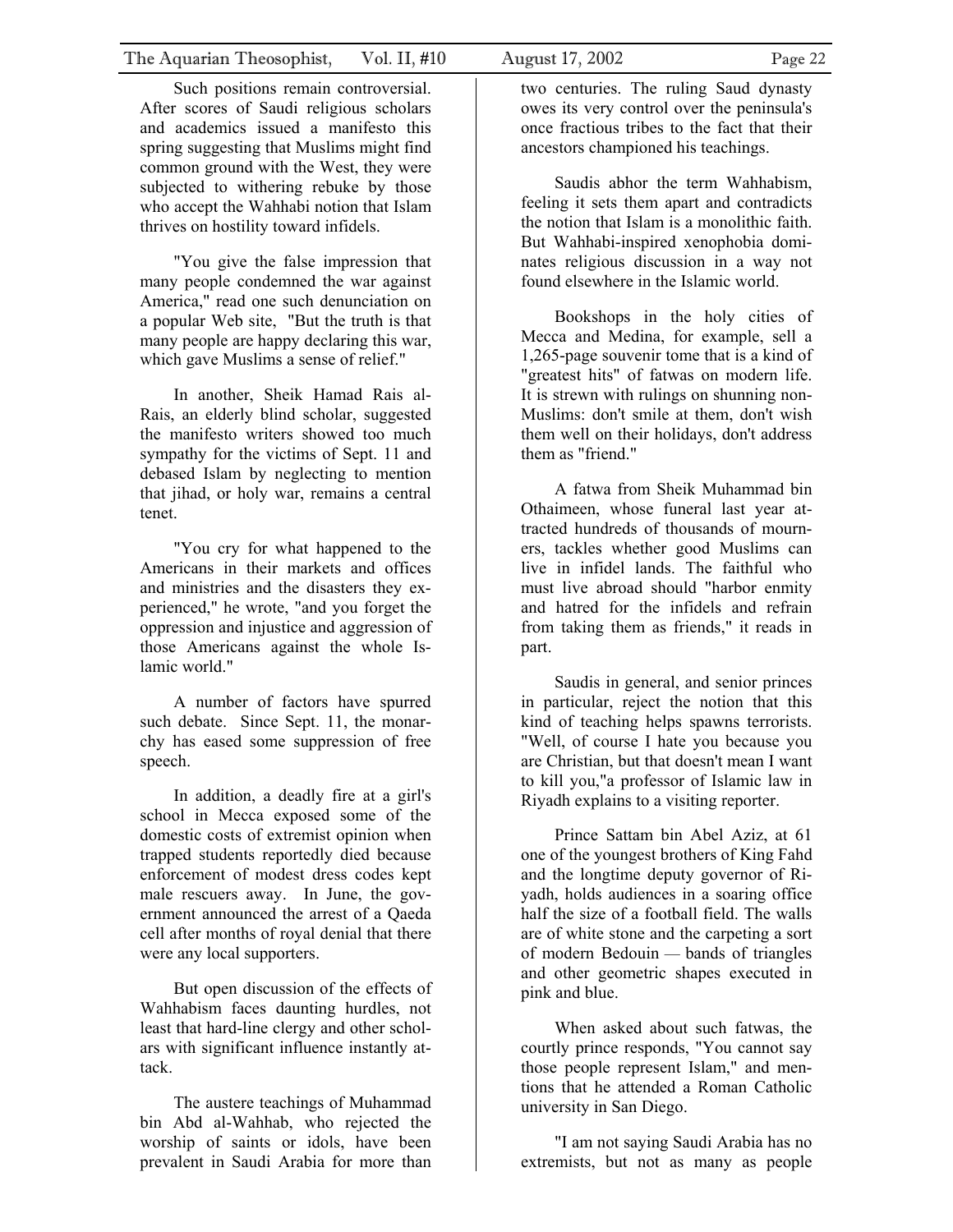think or the press shows to people," he said, eventually bringing the conversation back to Sept. 11. "They say the 15 people who have done this are from Saudi Arabia. But those people were in Afghanistan, they took their ideas not inside Saudi Arabia, but outside Saudi Arabia."

That is undoubtedly the prevailing view here, despite the widespread perception outside Saudi Arabia that Osama bin Laden tries to justify the violently anti-Western views of his Qaeda organization partly by using Wahhabi teachings.

Some Saudi businessmen, intellectuals and religious figures, however, believe that the clerical establishment does foster intolerance. A Jidda business executive says of the Saudi clergy: "If you are against them, you are against Islam. If

you criticize them, you criticize Islam." Hence no one dares argue directly against the teachings of bin Abd al Wahhab. "He is a larger-than-life figure in Saudi Arabia, like George Washington," said Mushairy al-Zaidy, who writes about religious issues for Al Madina newspaper. "Some scholars in the kingdom try to write that he lived through unique circumstances and since times have changed, practices could be changed in some ways."

The royal family has started to encourage limited discussion. Men jailed during the 1990's for attacking the government on everything from corruption to inviting in American troops have been given license to speak, for example.

Mohsen al-Awaji spent four years in jail and lost his job as a professor of soil sciences in Riyadh. Freed in 1998, his passport was only returned after Sept. 11: This gave him the ability to appear on Al Jazeera satellite broadcasts recorded outside the country. He broached the topic, radical for Saudi Arabia, that the way other schools of Islam look at issues be more widely discussed. "Wahhabism looks at every situation as black and white, there is no 'in between,' no gray area," said Mr. Awaji, who now works as a lawyer. "We have to be more open and

more tolerant inside our sects. If we solve that within our sect, then we can be more tolerant than others."

Mr. Awaji was among some 160 scholars and intellectuals who signed a manifesto this spring suggesting more dialogue with the West. But the outcry was such that a few of the signatories withdrew and others issued a clarification suggesting that they were not ignoring crucial concepts like jihad.

The outcry from the more unbending clergy was believed to be particularly fierce because they were already feeling under assault in the fields they dominate, especially education.

The first two private universities have been authorized, and starting next year English will begin in Grade 4.

Religious conservatives complained that the emphasis on Arabic needed to read holy texts is being diluted. But the most controversial change followed the fire at a Mecca girls' school, which was housed, like many, in a converted apartment building of dubious construction. Press reports said 15 girls had died after men from the country's religious vice squads blocked male rescuers from entering and girls from fleeing because they lacked their enveloping cloaks.

The government denied the reports. But during the ensuing outcry it shifted responsibility for women's education from a special presidency supervised by the clergy to the Ministry of Education, which calls it merely an administrative shift. The kingdom's newspapers, however, announced the change with eightcolumn banner headlines, "as if Jerusalem itself had been liberated," as one editor

put it.

#### Dear G.

I read this article and feel both hope and incredulity.

Hope that these murmurings of dissent from within Saudi Arabia might catch on and speak to Saudis' humanity.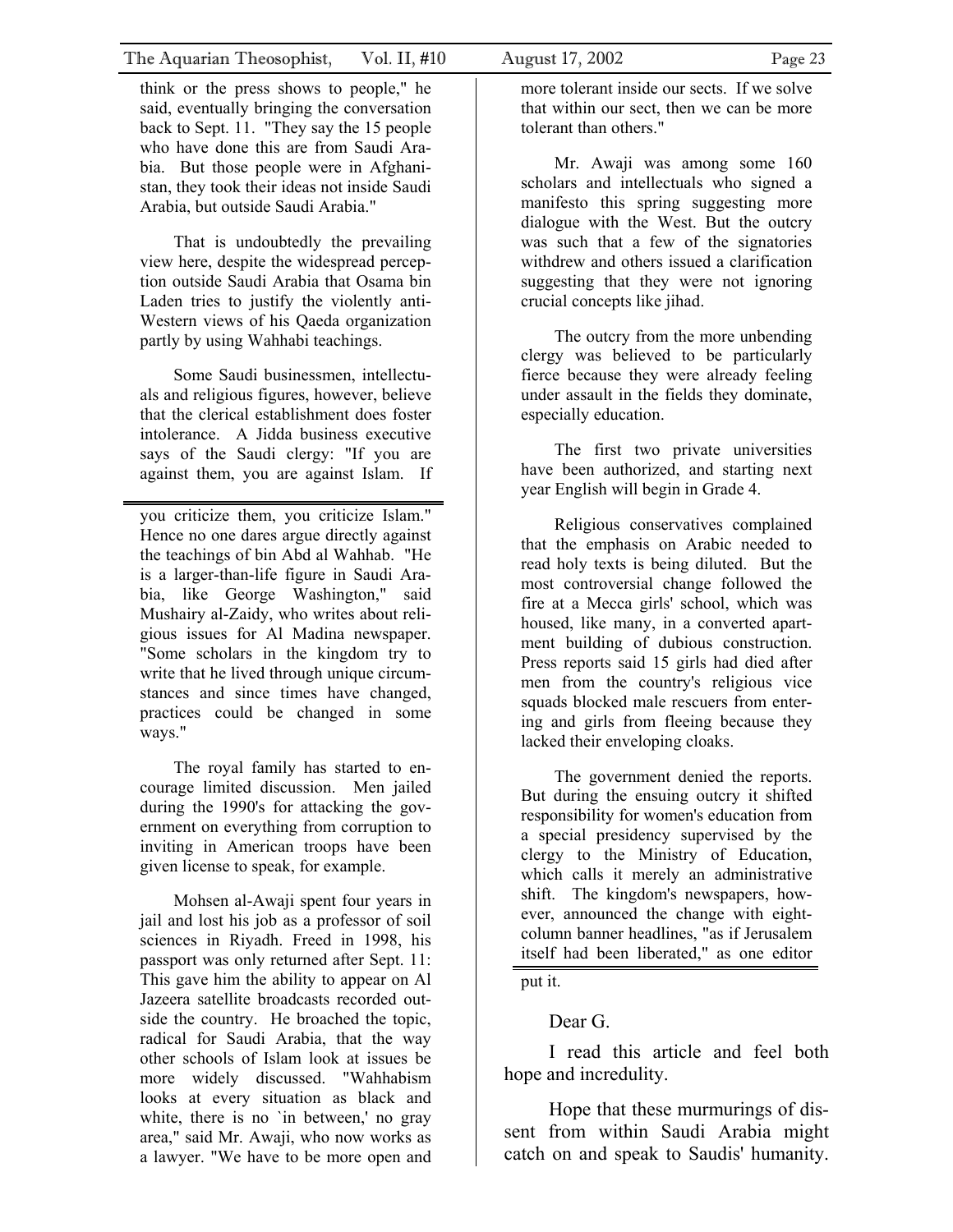It is incredible to me that people today on our planet think so rigidly, that an entire nation systematically endorses the concept of hating others. And the tragedy of the girls who died in Mecca...

How important must it be for Theosophists to set an example of a spirit of true brotherhood and cooperation? Theosophy does indeed still have a **"severe battle to fight for recognition"** — even within our own ranks.

One can barely hope just for democracy in the Arab States.

The hatred for the US and Israel is so deep that even democracy would not invite a spirit of coexistence.

best, Odin

Dear Odin,

Tell me about this fight for recognition that Theosophy is engaged in, what **severe battle** are you sighting? Thanks rob ford

==============

Hi Rob,

The phrase "severe battle" came to mind from HPB's First Letter to the American Convention. The context is quoted below. There is much we can learn from those Letters even today I believe. Compare the result of some extremism in the world today such as Taliban and Wahhabism. Theosophy pure and simple was meant to stem the tide of this and so much other psychic materialism of the age. Anyway, that seemed to be my thought about this particularly. Many applications must be possible to the "new cycle".

======================

Best, Odin

"Theosophy has lately taken a new start in America which marks the commencement of a new Cycle in the affairs of the Society in the West. And the policy you are now following is admirably adapted to give scope for the widest expansion of the movement, and to establish on a firm basis an organization which, while promoting feelings of fraternal sympathy, social unity, and solidarity will leave ample room for individual freedom and exertion in the common cause -- that of helping mankind.

The multiplication of local centers should be a foremost consideration in your minds, and each man should strive to be a center of work in himself. When his inner development has reached a certain point, he will naturally draw those with whom he is in contact under the same influence; a nucleus will be formed, round which other people will gather, forming a center from which information and spiritual influence radiate, and towards which higher influences are directed.

But let no man set up a popery instead of Theosophy, as this would be suicidal and has ever ended most fatally. We are all fellow students, more or less advanced; but no one belonging to the Theosophical Society ought to count himself as more than, at best, a pupil-teacher - one who has no right to dogmatize.

Since the Society was founded, a distinct change has come over the spirit of the age. Those who gave us commission to found the Society foresaw this, now rapidly growing, wave of transcendental influence following that other wave of mere phenomenalism. Even the journals of Spiritualism are gradually eliminating the phenomena and wonders, to replace them with philosophy.

The Theosophical Society led the van of this movement; but, although Theosophical ideas have entered into every development or form which awakening spirituality has assumed, yet Theosophy pure and simple has still a severe battle to fight for recognition. The days of old are gone to return no more, and many are the Theosophists who, taught by bitter ex-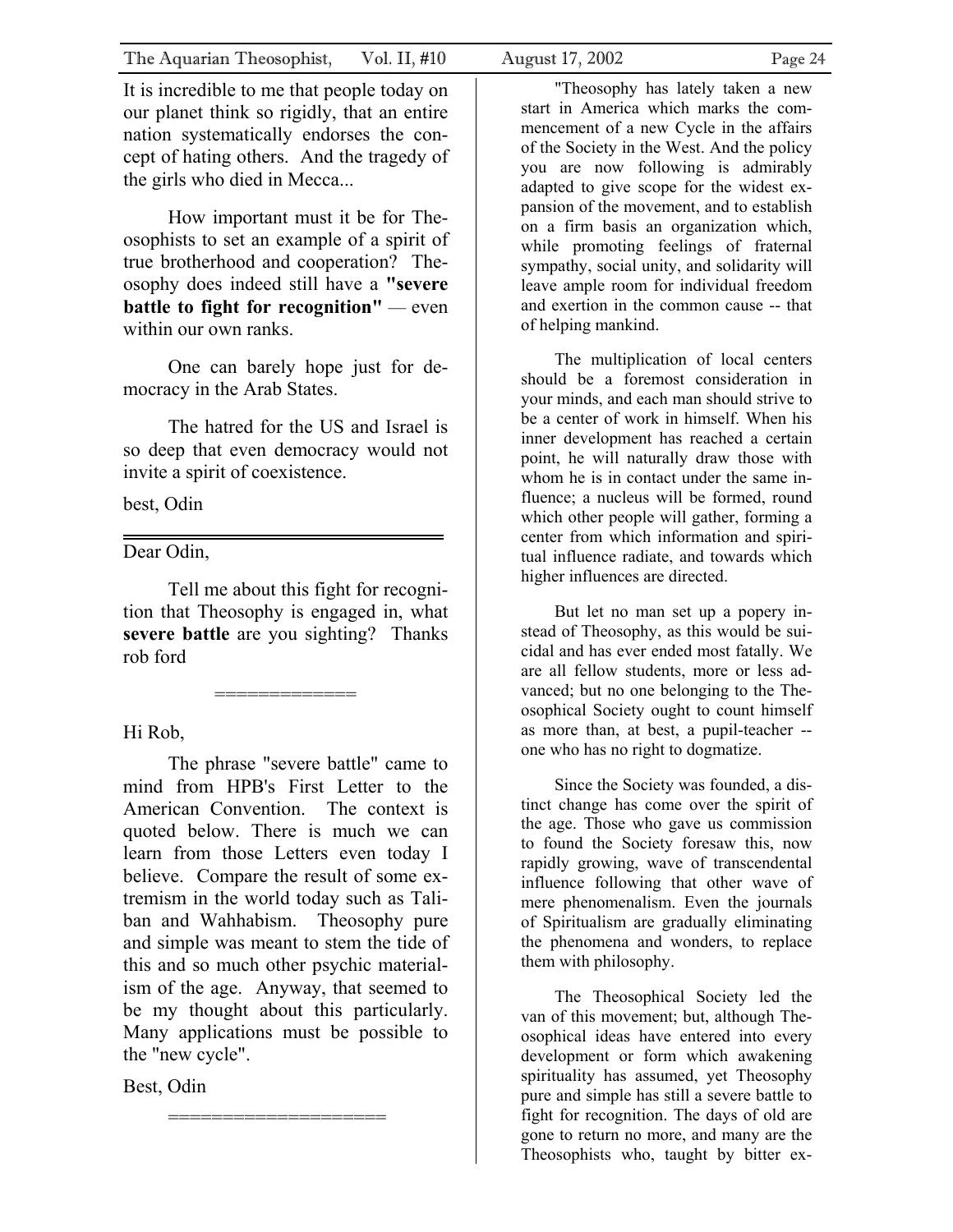<span id="page-24-0"></span>perience, have pledged themselves to make of the Society a "miracle club" no longer. The fainthearted have asked in all ages for signs and wonders, and when these failed to be granted, they refused to believe. Such are not those who will ever comprehend Theosophy pure and simple.

But there are others among us who realize intuitionally that the recognition of pure Theosophy -- the philosophy of the rational explanation of things and not the tenets -- is of the most vital importance in the Society, inasmuch as it alone can furnish the beacon-light needed to guide humanity on its true path.

This should never be forgotten, nor should the following fact be overlooked. On the day when Theosophy will have accomplished its most holy and most important mission -- namely, to unite firmly a body of men of all nations in brotherly love and bent on a pure altruistic work, not on a labor with selfish motives -- on that day only will Theosophy become higher than any nominal brotherhood of man. This will be a wonder and a miracle truly, for the realization of which Humanity is vainly waiting for the last 18 centuries, and which every association has hitherto failed to accomplish.

Orthodoxy in Theosophy is a thing neither possible nor desirable. It is diversity of opinion, within certain limits, that keeps the Theosophical Society a living and a healthy body, its many other ugly features notwithstanding. Were it not, also, for the existence of a large amount of uncertainty in the minds of students of Theosophy, such healthy divergencies would be impossible, and the Society would degenerate into a sect, in which a narrow and stereotyped creed would take the place of the living and breathing spirit of Truth and an ever growing Knowledge.

According as people are prepared to receive it, so will new Theosophical teaching be given. But no more will be given than the world, on its present level of spirituality, can profit by. It depends on the spread of Theosophy -- the assimilation of what has been already given - how much more will be revealed, and how soon." (H.P. Blavatsky, Letter I - 1888) Second Annual Convention—April 22-23)

#### LIGHT THERAPY TACKLES EYE INJURIES

July 10, 2002 Exclusive from New Scientist [Print Edition](http://www.newscientist.com/inprint)

People blinded by light could be treated with more light. Researchers have found that shining near-infrared radiation on damaged retinal cells can keep them alive and prevent permanent blindness.

The US Defense Advance Research Projects Agency is funding research into the method and hopes to use it to treat people whose eyes are damaged by lasers. A number of US military personnel, including a helicopter pilot over Bosnia in 1998, have suffered laser eye injuries.

If the infrared technique works in people, it could be used to treat a wide range of eye injuries and diseases. And it does not stop there.

Other studies have shown that infrared light can help heal all sorts of injuries and sores, and it is already being used to treat severe mouth ulcers in children undergoing chemotherapy.

#### **Cell powerhouses**

In the late 1990s, lab studies on cells showed that near-infrared wavelengths can boost the activity of mitochondria, the crucial powerhouses in cells. That caught the attention of NASA, which hoped it could use the technique to treat astronauts in space, where injuries heal more slowly than on Earth, possibly because mitochondria do not function properly.

The treatment requires high-intensity light, but instead of lasers, NASA has developed powerful light-emitting diodes for the job. Lasers tend to damage cells, whereas LEDs can deliver light in a way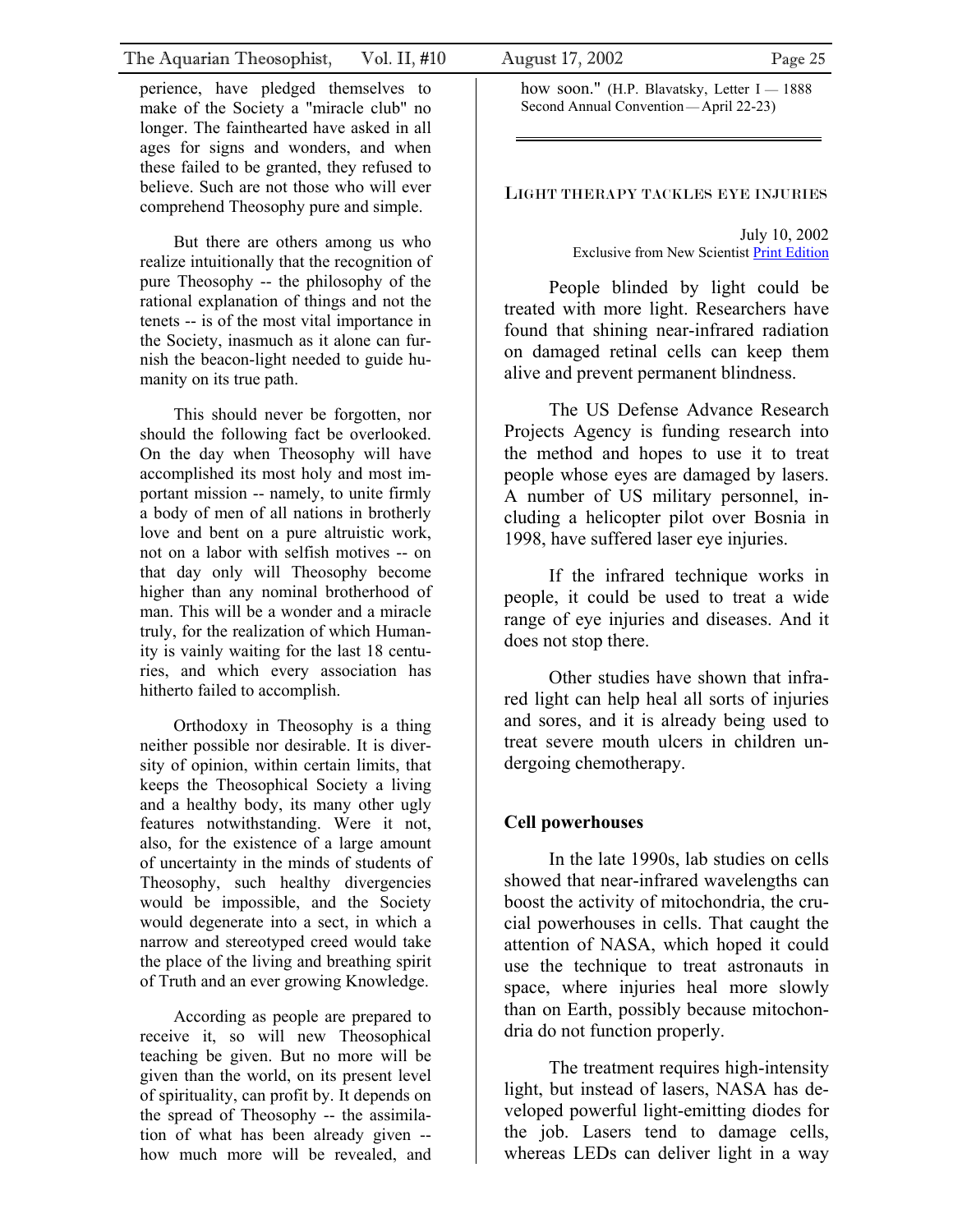<span id="page-25-0"></span>that is less harmful to tissue (New Scientist magazine, 25 September 1999, p 20). Now Harry Whelan, a neurologist at the Medical College of Wisconsin in Milwaukee, and his colleagues have put the LEDs to the test on eye injuries.

#### **The Magnetosphere**

**July 8, 2002:** Astronaut Dan Burbank was floating in the space shuttle's crew quarters when he heard a shout from the flight deck. What was the commotion? Moments later he was there. The lights were out and the rest of the crew were crowded around the windows. Burbank jostled in with the others and peered outside.

What he saw, he'll never forget.

A geomagnetic storm was raging outside, and the shuttle was flying right through it. All around were colorful auroras. "It was indescribable," says Burbank.

The date was Sept. 18, 2000. Burbank was one of seven people orbiting Earth onboard the space shuttle Atlantis (STS-106). They were on a 12-day mission to prepare the space station for its first crew. Burbank and the others connected power, installed a toilet, and delivered 2,993 kilograms (6600 lbs) of supplies. There was lots to do, and no one had much time for stargazing.

But everyone paused for this: Below and around the orbiter danced glowing ribbons of orange, yellow and green light. Above, the sky was red. As Burbank looked on, "bright spots would suddenly appear and fade away again."

Cosmonaut Yuri Malenchenko, a mission specialist on STS-106, had logged more than 137 days in space--most as commander of the Russian space station Mir. He had seen it all, yet even he was



In the picture we see Cosmonaut Yuri Malenchenko (left) and astronaut Dan Burbank (foreground).

A few days before the storm, a giant magnetic loop poking out of the Sun had collapsed. The resulting explosion hurled a coronal mass ejection (CME) toward Earth. CMEs are clouds of super-heated magnetic gas. This one raced toward our planet at 1000 km/s (two million mph) carrying 10 billion or so tons of solar material.

When the CME struck, the auroras began.

The crew was in no danger. They were deep inside the magnetosphere--a magnetic bubble about 200,000 km wide that surrounds our planet and protects us from solar storms. The cloud hit the magnetosphere, not the astronauts.

Imagine going to the refrigerator, opening the door and finding a bowl of jello. (Is it ready to eat?) You thump the surface with your finger. It jiggles. (Yes.) That's exactly what happens to Earth's magnetosphere when a CME strikes. The magnetosphere is briefly compressed; it rebounds and then it quivers, sometimes for days.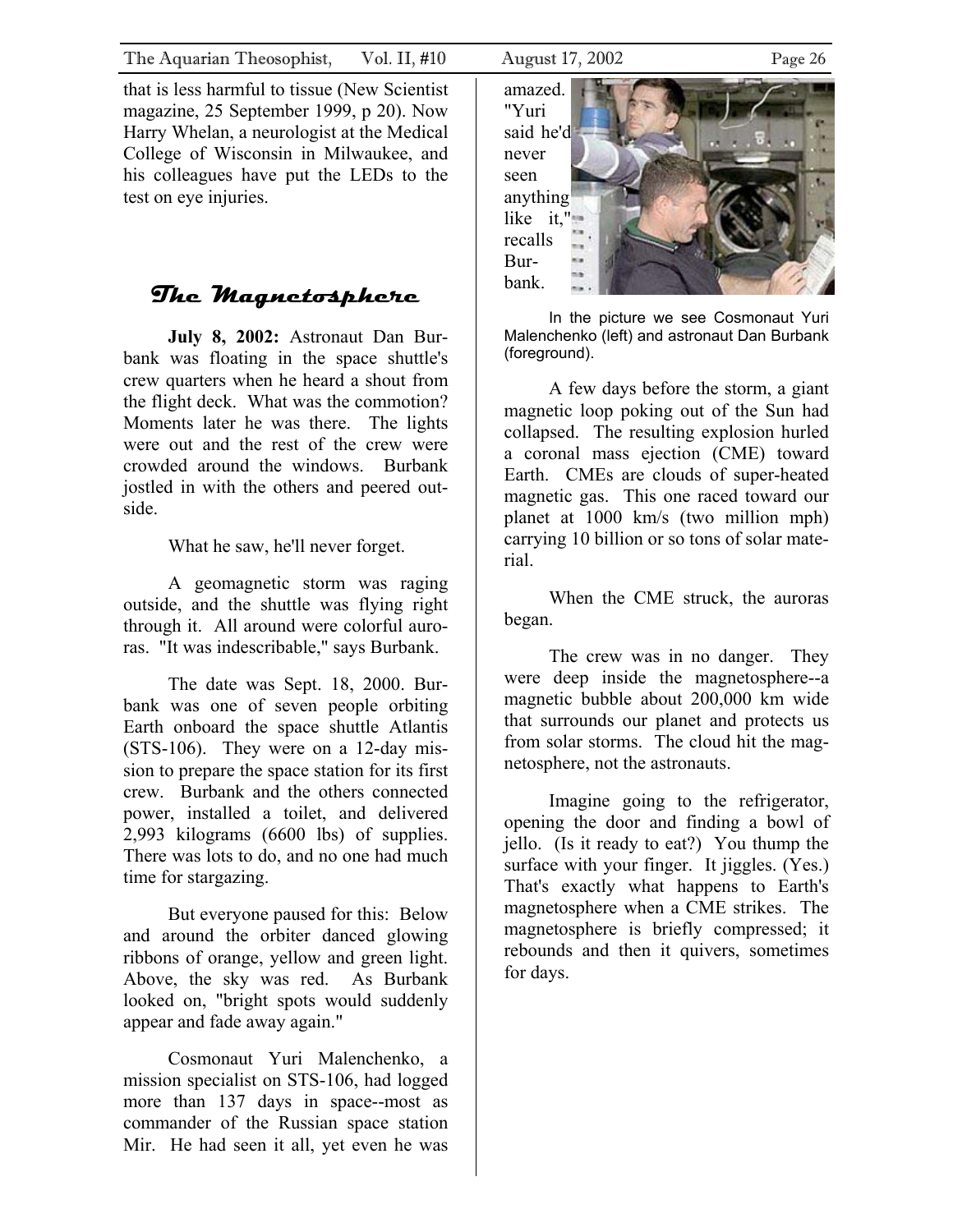#### FACTS AND IDEATIONS

<span id="page-26-0"></span>Astrology, notwithstanding the scorn of the nineteenth century,. is not always a vain pretense. Astronomy and astrology are twin-sisters, that were equally respected and studied in antiquity. It is but yesterday that the dogmatic arrogance of Western astronomers reduced the elder sister to the position of the Cinderella in the household of Science: modern astronomy profits by the works of ancient astrology and kicks it out of sight. "The contemplation of celestial things will make man both speak and think more sublimely and magnificently when he descends to human affairs" — says Cicero. The West will yet return to astrology and thus vindicate the intuition of the East, where it has been always cultivated.

"The body being only the covering of the soul, at its dissolution, we shall discover all the secrets of nature and darkness shall be dispelled." Such is the "ideation" of the sage Seneca.

MAN is composed of two bodies, the *internal* and the *external;* the inner one being moveover, **double,** *i.e.,* having, in its turn, a semi-physical outer shell which serves as the *astral* being only during the life-time of man; while the latter is still in seeming health, the dissolution of the former, or rather of its outer shell, may have already begun. For during its captivity in the living body the "double" — or that covering of the astral form that alone survives — is too closely bound by its jailor (man), too much encumbered with the physical particles derived from the prison of flesh within which it is confined, not to imperiously require, before the astral form proper is set entirely free, to be thrown off from the latter. Thus, this preliminary process of purification may be justly called "the dissolution of the *inner* man," and it be-

gins much earlier than the agony or even the final disease of the physical man. … During and after the dissolution of the "double,"<sup>1</sup> the darkness of our human ignorance beginning to be dispelled, there are many things we can see. Among these, things hidden in futurity<sup>[2](#page-26-2)</sup>, the nearest events of which, overshadowing the purified "soul," have become to her as the present. The "former-self" is making room for the *actual-self,* the latter to be transformed in its turn, after the final dissolution of both the "double" and the physical body into the "Eternal Ego." Thus the "*actual-*self" may pass its knowledge to the physical brain of man; and thus also we may see and hear the precise hour of our death striking on the clock of eternity. It is made visible to us through the decaying nature of our dying "double," the latter surviving us during a very short period, if at all, $3$  and through

<span id="page-26-1"></span> $\overline{a}$ 1 That such dissolution has to precede that of the physical body, is proved to us by several things. One of these is the well ascertained fact (to those, of course, who believe in such facts) that the astral double of living men $-$  of sorcerers for instance - fear steel, and may be wounded by sword or fire; their wounds, moreover, reacting upon and leaving marks and scars upon the physical shells — whereas the astral bodies of even the "elementary apparitions"  $-$  *cannot be hurt.*  $-Ed$ . [HPB]

<span id="page-26-2"></span><sup>&</sup>lt;sup>2</sup> Mozart wrote his "Requiem" under the firm belief that this *chef-d'oeuvre* of his genius, was written for himself; that it would be heard for the first time over his own remains. When death was fast approaching he called for the *partiture* and addressing those present, musingly asked: "Did I not tell you truly that it was for myself that I composed this death chant!" The order for the latter was given to him as is well known in a strange vision or dream. [CC, vi, p.346]

<span id="page-26-3"></span><sup>&</sup>lt;sup>3</sup> When the "double" of the living man has been disintegrated before the death of man, it is annihilated for ever. When, however, death comes suddenly, it may survive the body that held it captive, but then, the process of dissolution going on outside of the dead body, the "soul" suffers, and in its impatience tries often to throw off the particles that encumber its freedom and chain it to the earth, upon the living  $-$  says the MSS. of the Copt. Terentius. The cases of accidental *deaths and* suicides are fairly described in Mr. A. P. Sinnett's "Fragments of Occult Truth" by a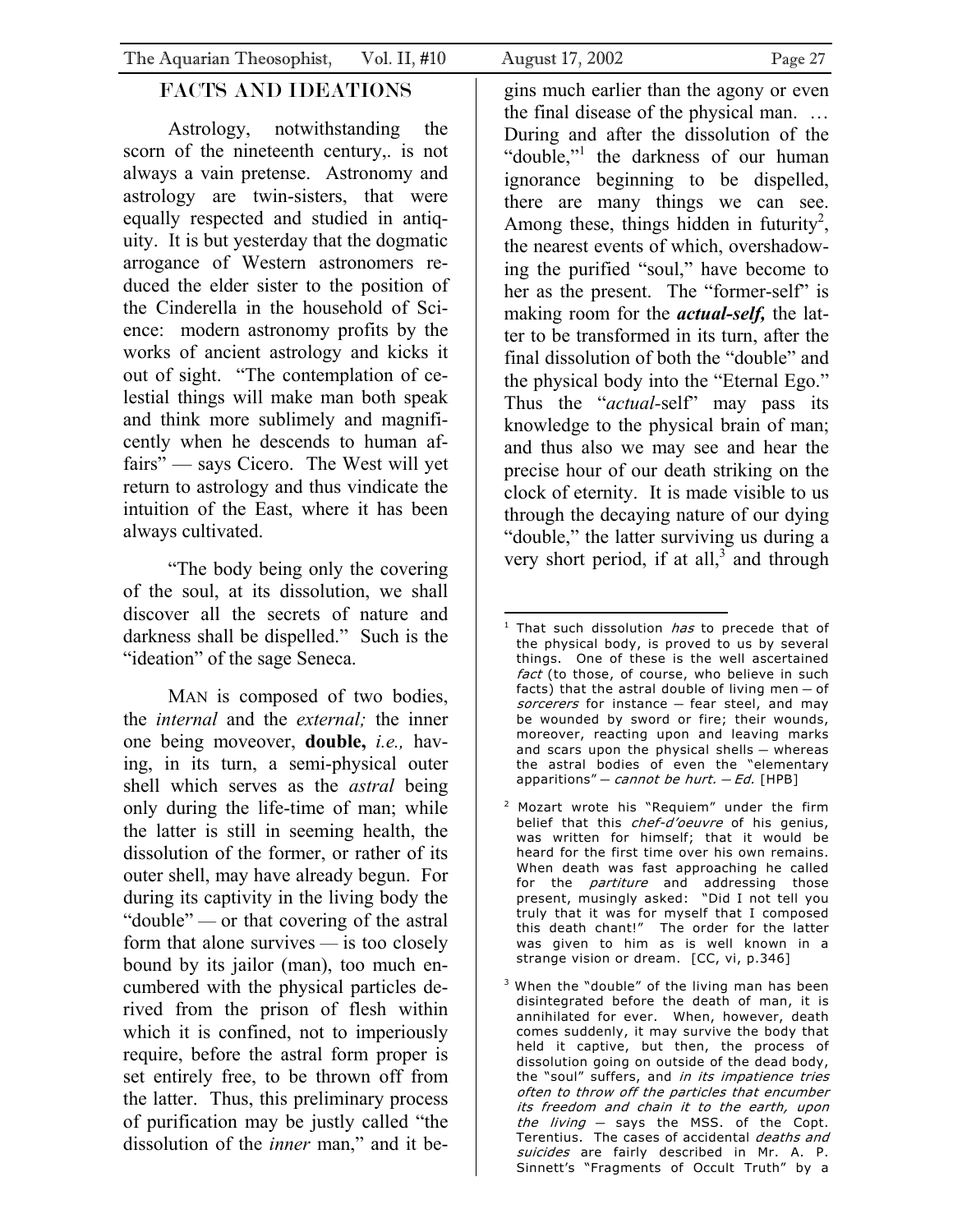<span id="page-27-0"></span>

| The Aquarian Theosophist,                        | <b>August 17, 2002</b>                       |
|--------------------------------------------------|----------------------------------------------|
| Vol. II, #10                                     | Page 28                                      |
| the newly acquired powers of the puri-           | the earth, place a sun-dial over my grave,   |
| fied "soul" (the higher <i>tetraktis</i> or qua- | and let me be forgotten," prays John         |
| ternary) as yet in its integral whole, and       | Howard, who found, perhaps, as we do,        |
| which is already possessing itself of            | that people make too much fuss over          |
| those faculties that are in store for it, on a   | death and too little over the birth of every |
| higher plane. Through our "soul" it is           | new candidate for it. Life is at best a      |
| then that we see, clearer and still clearer,     | play, often a drama, but far more fre-       |
| as we approach the end; and it is through        | quently partaking of the element of a low    |
| the throbs of dissolution that horizons of       | comedy. It "is a phenomenon" after           |
| vaster, profounder knowledge are drawn           | which the curtain is dropped, the lights     |
| on, bursting upon our mental vision, and         | extinguished, and the hero tired out,        |

—

rect the previsions. The unfoldment of the inner faculties increases as life-blood becomes more stagnant.

becoming with every hour plainer to our inner eye. Otherwise, how account for those bright flashes of memory, for the prophetic insight that comes as often to the enfeebled grandsire, as to the youth who is passing away? The nearer some approach death, the brighter becomes their long lost memory and the more cor-

Truly is life on earth like a day passed in a deep valley surrounded on all sides by high mountains and with a cloudy, stormy sky above our heads. The tall hills conceal from us every horizon, and the dark clouds hide the sun. It is only at the close of the stormy day, that the sunshine, breaking through the clefts of the rocks affords us its glorious light to enable us to catch occasional glimpses of things around, behind and before us. ….

To the writer…, Death, before whose majestic stillness and tranquility so many shudder with fear — has no terrors; perhaps, because he does not endow it with any more mystery than needed. Death is "the old, old fashion" that crept to the little Paul Dombey's rescue; and life, but the swift river that bears us all to that Ocean of rest . . . "Put me quietly in

Told by an idiot, full of sound and fury, Signifying nothing . . ." And then is heard no mo re; it is a tale

> CW, VI, 352-53, "Facts and Ideations" BETA [HPB]

## **WATER** Messages In

drops into his bed with a feeling of deliciou s relief. As Shakespeare expresses it

That struts and frets his hour upon the stage

"Life's but a walking shadow, a poor p layer

#### **The S iews pirit of Ma'at interv Dr. Masaru Emoto**

#### **by Reiko Myamoto Dewey**

**REIKO:** We have read your book *The Message from Water*, and we

introduced it on our we[bsite](g:\AAQUARIAN\Vol-II-#10\junomsg:\aug1\consciouswater.html) in our August issue (see "Conscious Water [Crystals:](g:\AAQUARIAN\Vol-II-#10\junomsg:\aug1\consciouswater.html) The Power of Prayer Made Visible.'') It has been our most popular article, with its readership increasing every week, and has raised many q uestions.

You mentioned in your book how you would type out words on a piece of paper and paste these written words onto a bottle, and see how the water reacted to the

Lay Chela (See The Theosophist). Suicides fare the worst.  $-Ed$ . [HPB]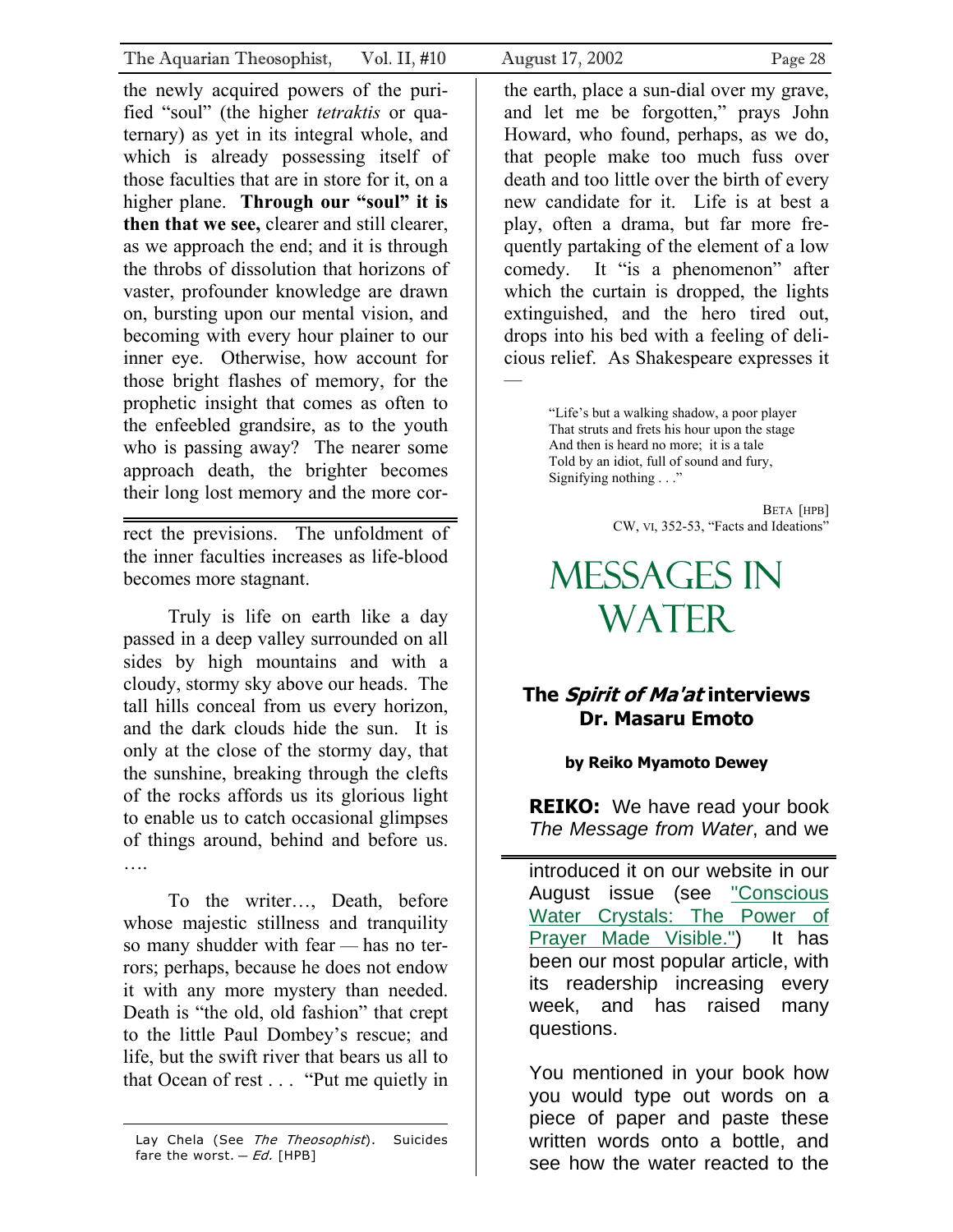words -- what kind of crystals were formed from the words. From your research, are you able to discern whether the reaction of the water came from the vibration of the actual words that were pasted onto the bottles, or whether the intention of the person who was pasting the words onto the bottle influenc ed the experiment in any w ay?

**DR. EMOTO:** This is one of the more difficult areas to clarify. However, from continuing these experiments we have come to the conclusion that the water is reacting to the actual words. For example, for our trip to Europe we tried using the words ''thank you'' and ''you fool'' in German. The people on our team who took the actual photographs of the water crystals did not understand the German for ''you fool,'' and yet we were able to obtain exactly the same kind of results in the different crystal formations based

on the words used.

that is right in front of them? **REIKO:** Have you found that distance made any difference when people were praying over water? For example, if people in Japan were to pray over water in Russia, would this be different from people praying over water **DR. EMOTO:** We have only experimented once with that in the book. But from that experiment, distance did not seem to matter. The intention and prayers of the person still influenced the water. We have not yet tried further experiments from a long distance. However, my feeling is that distance would not make much of

of a difference the distance itself would make. difference is the purity of intent of the person doing the praying. The higher the purity of intent, the less **REIKO:** Have you seen any

a difference. What would make a

group of people praying over water? difference between one person praying over water versus a whole

by the prayer of a single person of deep purity. **DR. EMOTO:** Since the water reflects the composite energy of what is being sent to it, the crystalline structure reflects the composite vibrations of the group. So one person praying reflects the energy or intention of that one person. In terms of how powerful the effect can be, if you have one person praying with a deep sense of clarity and purity, the crystalline structure will be clear and pure. And even though you may have a large group of people, if their intention as a group is not cohesive, you end up with an incohesive structure in the water. However, if everyone is united together, you will find a clear, beautiful crystal, like one created

In one of our experiments, we had some water on a table, and 17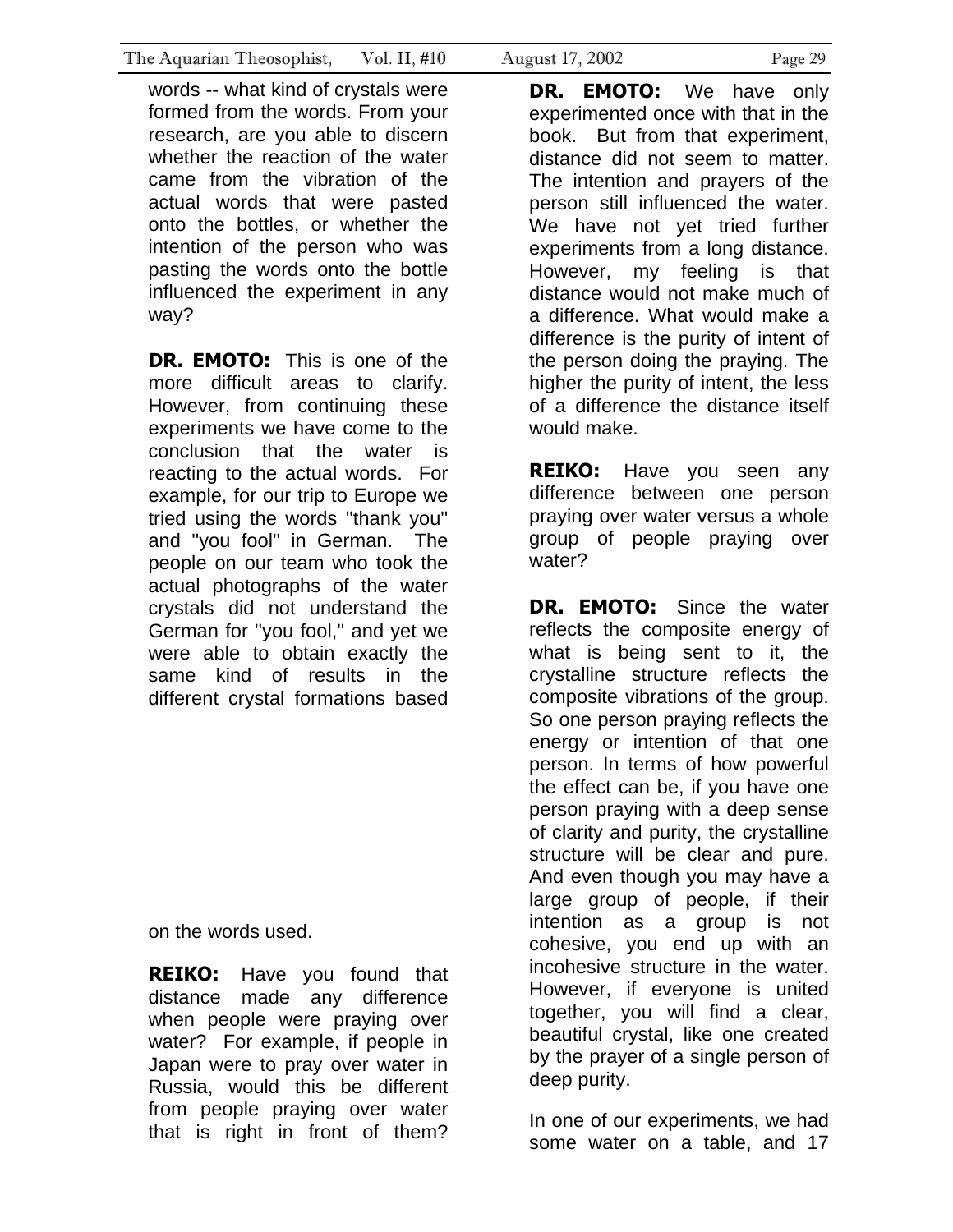participants all stood in a circle around a table holding hands. Then each of the participants spoke a beautiful word of their choice to the water. Words like unity, love, and friendship. We took before-and-after shots and were able to obtain some beautiful crystalline structures as a result of this. I have some slides that I will be showing of these crystals in my upcoming European tour.

**:** Is the water influenced **REIKO** immediately, or is there a time lag?

would freeze the water right away, so we could say that the water is **DR. EMOTO:** In these cases we changed instantaneously.

REIKO: Have you ever tested other human body fluids, such as saliva, blood, urine etc?

the fluid to the point where we can freeze the sample and obtain **DR. EMOTO:** Yes, we certainly have. However, fluids with other elements in them, like seawater, blood and urine, do not form crystals. However, we can dilute them with distilled water to something like 10 to the power of - 12 or 20 or so. This dilutes the component of other elements in crystals.

prayer has on a person by looking at the crystals formed by their **REIKO:** Could you then see the effect that energetic healing or blood or urine?

**DR. EMOTO:** As far as experiments related to the human body are concerned, there are a lot of subtle influences that also

However, you can look forward to hearing about our findings on this need to be taken into consideration. So although we are looking at this, we have not publicized any information yet. in the future

water that has that vibration in it and use it to do things like grow **REIKO:** If we could imbue water with the energy of various words, for example, with the word, ''health,'' could we then use the food, water plants, etc?

and that the plants in the garden **DR. EMOTO:** We have not tried this, but some people who have read the book are experimenting with bottling tap water and taping words like "love" and "appreciation" on the bottle and using that water to water their plants, or to put cut flowers in. They are finding that their cut flowers are lasting much longer, are much more radiant.

is introduced to the water, how long does the water "remember" **REIKO:** Once a certain vibration that crystalline structure?

could also enter this space. A **DR. EMOTO:** This will be different depending on the original structure of the water itself. Tap water will lose its memory quickly. We refer to the crystalline structure of water as ''clusters.'' The smaller the clusters, the longer the water will retain its memory. If there is too much space between the clusters, other information could easily infiltrate this space, making it hard for the clusters to hold the integrity of the information. Other microorganisms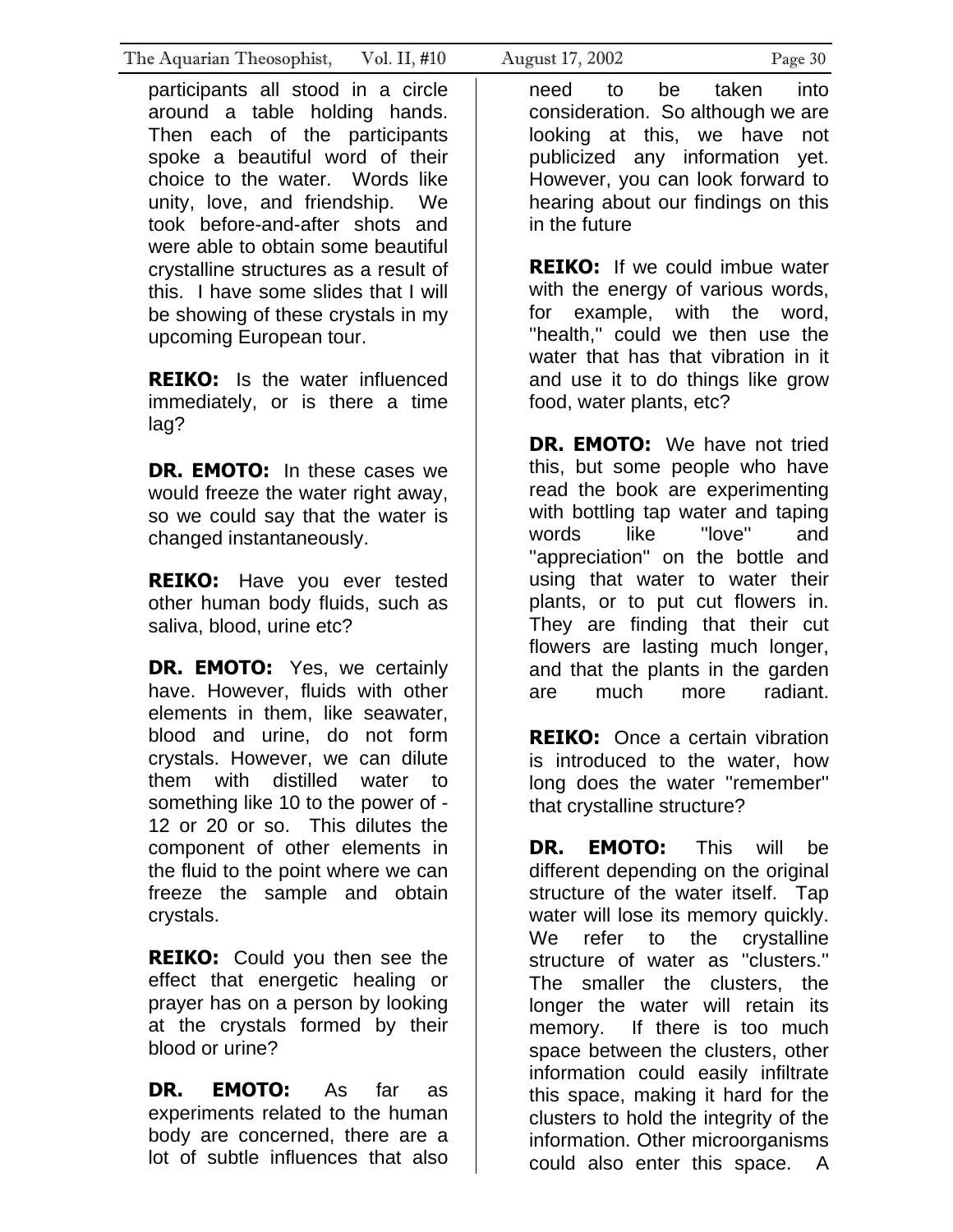tight bonding structure is best for maintaining the integrity of information.

what kind of words would create larger clusters? **REIKO:** What kind of words would create smaller clusters and

beautiful words and phrases create small, tight clusters. **DR. EMOTO:** Slang words like ''you fool'' destroy clusters. You would not see any crystals in these cases. Negative phrases and words create large clusters or will not form clusters, and positive,

patterns. How would you classify these patterns? **REIKO:** You say that some negatives do not form clusters, but we see from your photos that they do still form characteristic

believe that language is created by nature. **DR. EMOTO:** Think of it in terms of vibration. It's easy to understand that language — the spoken word — has a vibration. Well, written words also have a vibration. Anything in existence has a vibration. If I were to draw a circle, the vibration of a circle would be created. Drawing a cross would create the vibration of a cross. So if I write the letters L O V E, then these letters put out the vibration of love. Water can be imprinted with these vibrations. Beautiful words have beautiful, clear vibrations. But negative words put out ugly, incoherent vibrations which do not form clusters. Language is not something artificial, but rather is something that exists naturally. I

**REIKO:** Does that mean that every word has its own signature vibration or cluster that is unique to itself?

**DR. EMOTO:** Yes. During our evolution, we learned what sounds were dangerous, what sounds were soothing and safe, and what sounds were pleasurable, and so on. We slowly learned about various vibrations of the laws of nature. We learned this through instinct and through experience. We accumulated this information over time. We started out with some simple sounds like ''a'' or ''u'' or ''e,'' which evolved into more complex sounds like ''love.'' And these positive words create ''natural'' crystalline structures which are all **based on the hexagon**.

In fact, the structure of all evolution in nature, from an informational perspective, is **based on the hexagon**. The reason hexagons are formed has to do with the chemical reaction of the benzene ring. I believe that anything that lacks this basic hexagonal structure is out of accord with the laws of nature and holds a destructive vibration. So when we look at things that do not exist naturally — things that have been created artificially — many of them lack this hexagonal structure and so they have, I believe, a destructive vibration.

This principle is what I think makes swearing and slang words destructive. These words are not in accordance with the laws of nature. So, for example, I think you would probably find higher rates of violent crime in areas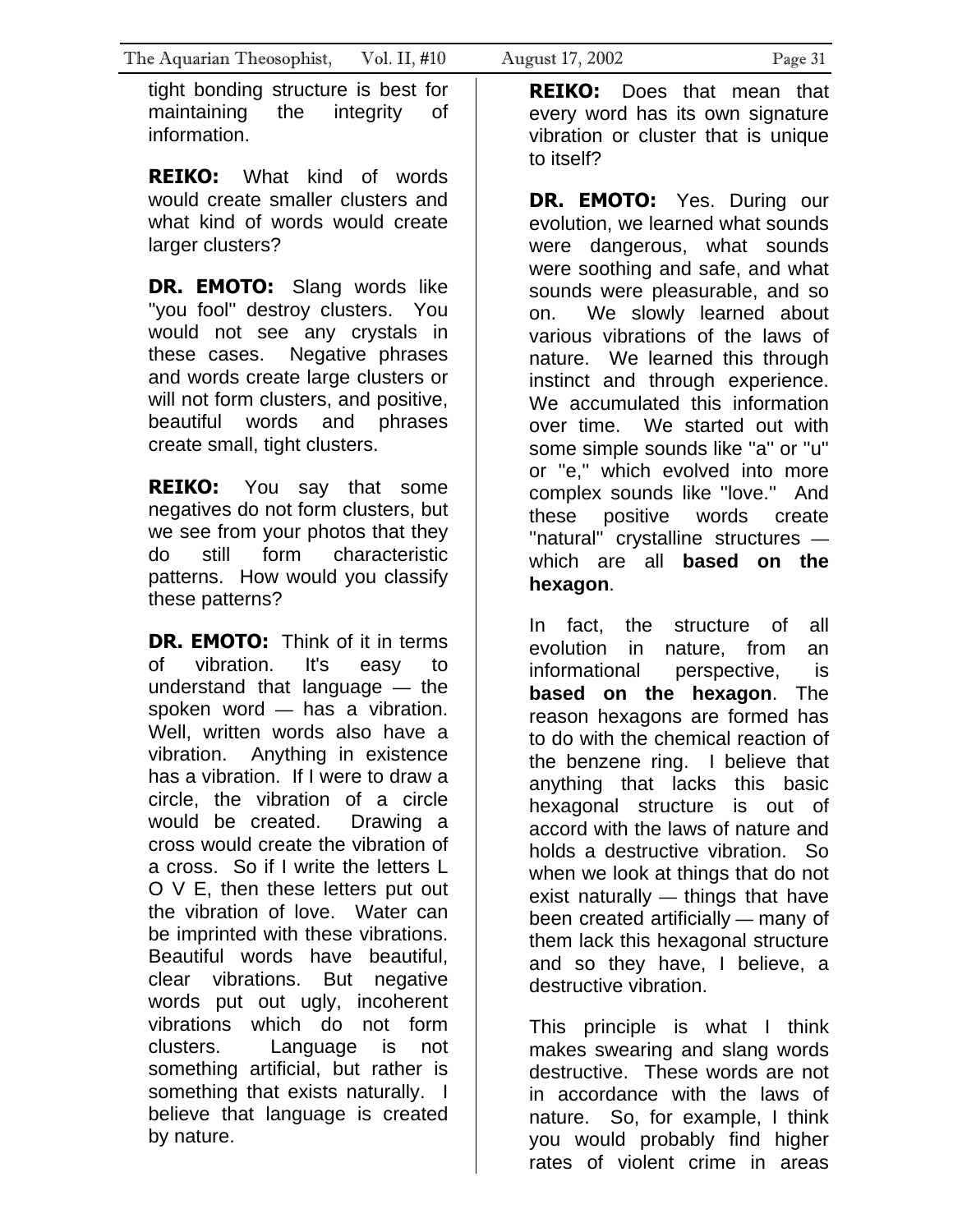where a lot of negative language is being used. Just as the Bible says, first there was the Word, and God created all of Creation from the Word.

So words actually convert the vibrations of nature into sound. And each language is different. Japanese has its own set of vibrations that differs from American. Nature in America is different from nature in Japan. An American cedar is different from a Japanese cedar, so the vibrations coming from these words are different. In this way, nothing else holds the same vibrations as the word *arigato*. In Japanese, *arigato* means ''thank you.'' But even when there is this mutual underlying meaning, *arigato* and *thank you* create different crystalline structures. Every word in every language is unique and exists only in that language.

**REIKO:** Have you come across a particular word or phrase in your research that you have found to be most helpful in cleaning up the natural waters of the world?

**DR. EMOTO:** Yes. There is a special combination that seems to be perfect for this, which is *love* plus the combination of thanks and appreciation reflected in the English word *gratitude.* Just one of these is not enough. Love needs to be based in gratitude, and gratitude needs to be based in love. These two words together create the most important vibration. And it is even more important that we understand the value of these words. For example, we know that water is described as  $H<sub>2</sub>O$ . If we were to

look at love and gratitude as a pair, gratitude is the *H* and love is the *O*. Water is the basis that not only supports but also allows the existence of life. In my understanding of the concept of yin and yang, in the same way that there is one *O* and two *H*s, we also need one part yang/love to two parts yin/gratitude, in order to come to a place of balance in the equation.

Love is an active word and gratitude is passive. When you think of gratitude — a combination of appreciation and thankfulness — there is an apologetic quality. The Japanese word for gratitude is *kan-sha*, consisting of two Chinese characters: *kan*, which means feeling, and *sha*, apology. It's coming from a reverential space, taking a step or two back. I believe that love coming from this space is optimal love, and may even lead to an end to the wars and conflicts in the world. *Kansha* is inherent in the substance H2O — an essential element for life.

**REIKO:** So if we were to develop a car that could run on water instead of gasoline, and return the water to the atmosphere and subsequently back into space in this way, would that be one way of fulfilling our task?

**DR. EMOTO:** I think that would be a wonderful thing, and for the sake of preserving Mother Nature it is the direction that we need to go. However, since water is the mirror reflecting our level of consciousness, a large percentage of the people on the planet, at least 10 percent of the